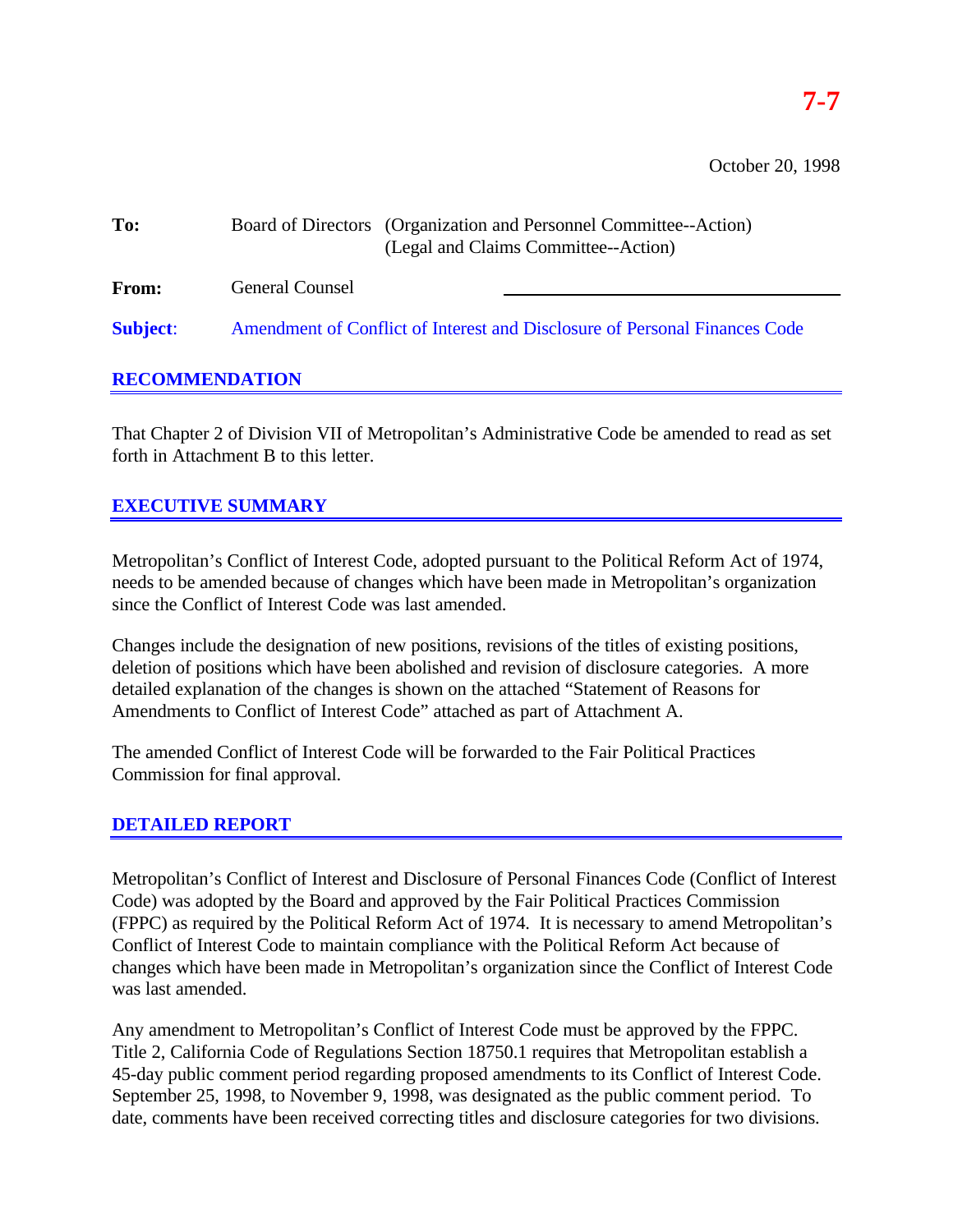These changes are reflected in Attachment B. Any additional comments received during the public comment period will be described in a supplement to this Board letter.

Changes include the designation of new positions, revisions of the titles of existing positions, deletion of positions which have been abolished and revision of disclosure categories. A more detailed explanation of the changes is shown on the attached "Statement of Reasons for Amendments to Conflict of Interest Code" attached as part of Attachment A.

If the amendments proposed are approved by your Board, the Conflict of Interest Code in Division VII of the Administrative Code will be amended in full and replaced by the Conflict of Interest Code set forth in Attachment B. The amended Conflict of Interest Code will be forwarded to the FPPC for final approval.

SBB:mg

**Attachment 7-7A**

**Attachment 7-7B**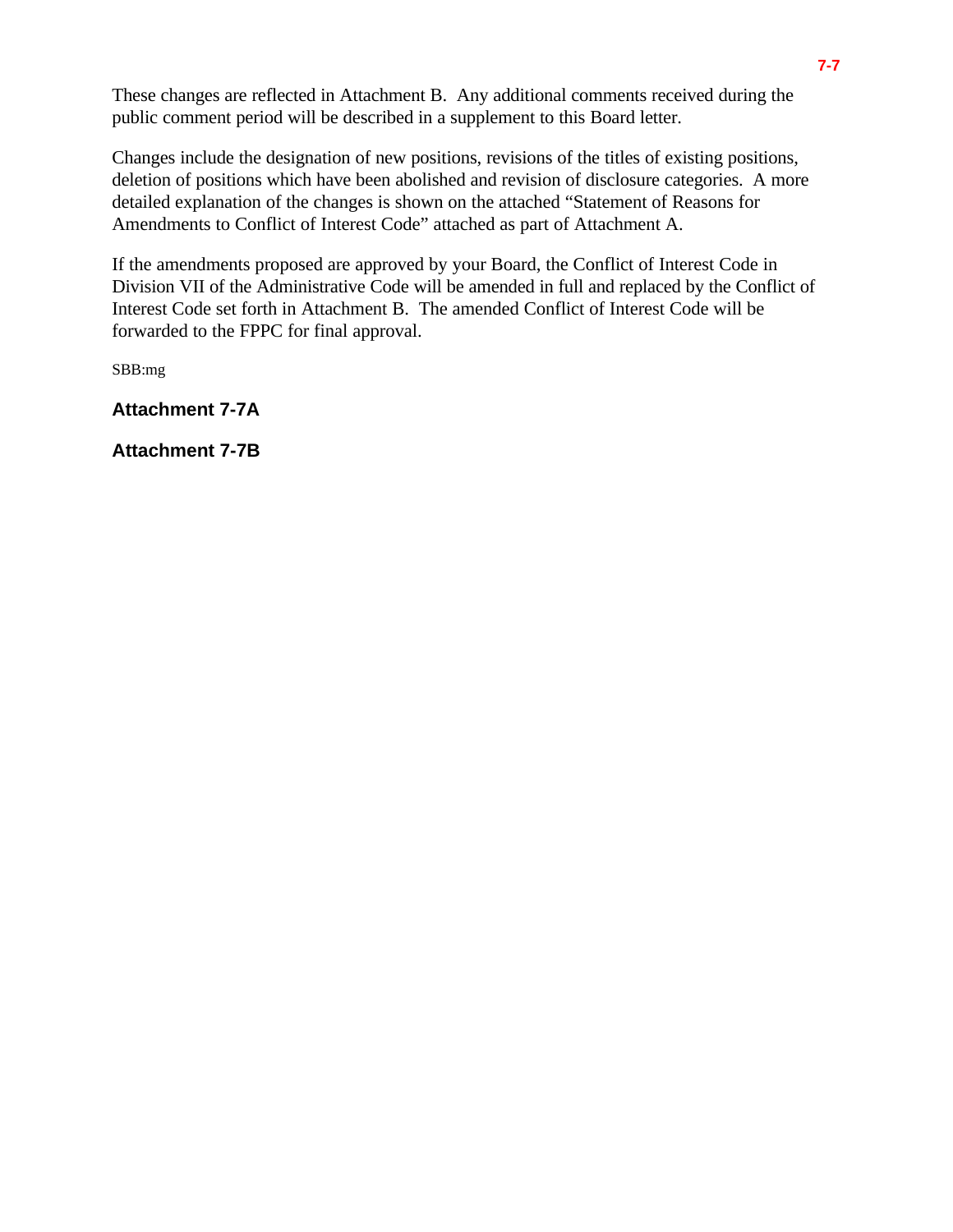# **Attachment 7-7A**

# **Statement of Reasons for Amendments to Conflict of Interest Code**

The Metropolitan Water District of Southern California (Metropolitan) has undergone further reorganization since the Conflict of Interest Code was last revised in March, 1997. Job titles and job descriptions have changed, some positions have been added and others eliminated.

The following is a list of proposed amendments to Metropolitan's Conflict of Interest Code. Unless otherwise indicated, all section references are to sections of the revised Conflict of Interest Code.

**Section 7201. Officers of the District**. Minor changes are made to eliminate duplications in disclosure categories and to add food services companies to the Executive Secretary's disclosure responsibilities.

**Section 7202. Finance and Business Services Division.** Additional disclosure categories are added to reflect increased responsibilities of certain positions, particularly with respect to new business support services required because of Metropolitan's move from leased space to its new headquarters building.

**Section 7203. Operations Division.** Revisions reflect the consolidation of the Supervisory Control and Data Acquisition Branch with the Technology Branch, and renaming of the Emergency Preparedness and Security Branch. Additional disclosure categories are added because of additional services provided within some of the branches.

**Section 7204. Engineering Division.** Engineering Management Services Branch (formerly Office Engineering Branch) now has oversight responsibilities for contracts on a District-wide basis. Accordingly, in Section 7204(b), disclosure categories are broadened to include all the same categories as the General Manager. Other changes have been made to reflect new titles and reclassification of positions in the Engineering Division.

**Section 7205. Human Resources Division.** The position of Human Resources Manager has been added and the position of Manager of Personnel Services, as well as the positions of two analysts previously supporting this position, have been deleted to reflect streamlining of this division. Functions with respect to outreach, recruitment and employee development have also been consolidated with other assignments.

**Section 7206. Communications Division.** The Public Affairs Division has been retitled the Communications Division and expanded to include responsibility for legislative affairs. A Chief of Communications position has been created, and the Legislative Representative positions have been moved from the Office of the General Manager to the Communications Division.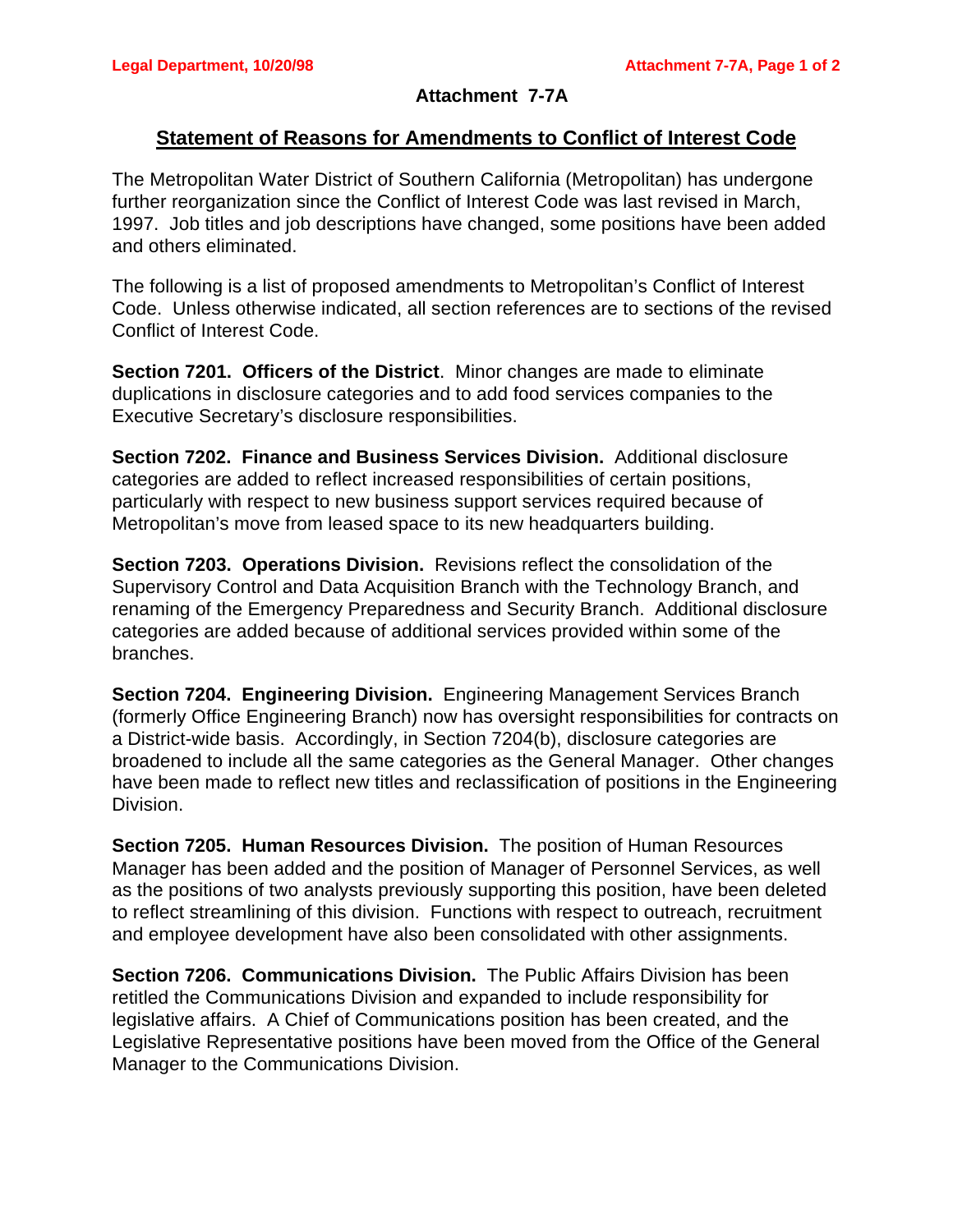**Section 7207. Planning and Resources Division.** The Conservation Branch has been moved from the former Public Affairs Division to the Planning and Resources Division.

**Section 7209. Environmental Compliance Division.** Additional disclosure categories have been added to better reflect current responsibilities of the designated employees in this division.

**Section 7210. Information Technology Service Company**. The Information Technology Service Company has been created as a separate division to provide information technology services throughout Metropolitan's organization. Formerly this function was within the Finance and Business Services Division.

**Section 7211. Office of the General Manager**. The new position of Board Executive Officer has been added. Formerly this function was within the scope of duties of an Executive Assistant. The Office of Business Development has been created within the Office of the General Manager to guide Metropolitan in the utilization of its intellectual and real property assets.

**Section 7214. Budget Disbursement Agents.** As a result of Metropolitan's Employee Improvement Summits and as part of the Materials Management Process Improvement Project, the General Manager permits Division managers to grant authority to approve purchase requisitions for items in the annual budget (subject to maximum amounts dictated by the budget and by the General Manager's authority). This authority may be granted to any employee on a business case basis regardless of job classification. Such employees are designated as "Budget Disbursement Agents."

Procedures for identification and review of the authority of all Budget Disbursement Agents have been implemented, both for purposes of internal controls and for filing of Statements of Economic Interests. Budget Disbursement Agents are designated in writing by the divisions utilizing this function, with copies of all delegations of authority to Budget Disbursement Agents distributed to the Human Resources Division and Legal Department. Monthly reports of employees with requisition approval authorization are generated by the Finance and Business Services

Division. The authorization of all Budget Disbursement Agents will be reviewed annually in conjunction with adoption of the following year's budget.

Budget Disbursement Agents may be designated within any of Metropolitan's Divisions or branches. Under the proposed revisions to the Conflict of Interest Code, a Budget Disbursement Agent will be required to report economic interests of the types listed in the broadest disclosure category within his or her division or branch.

10/22/98

*#12047*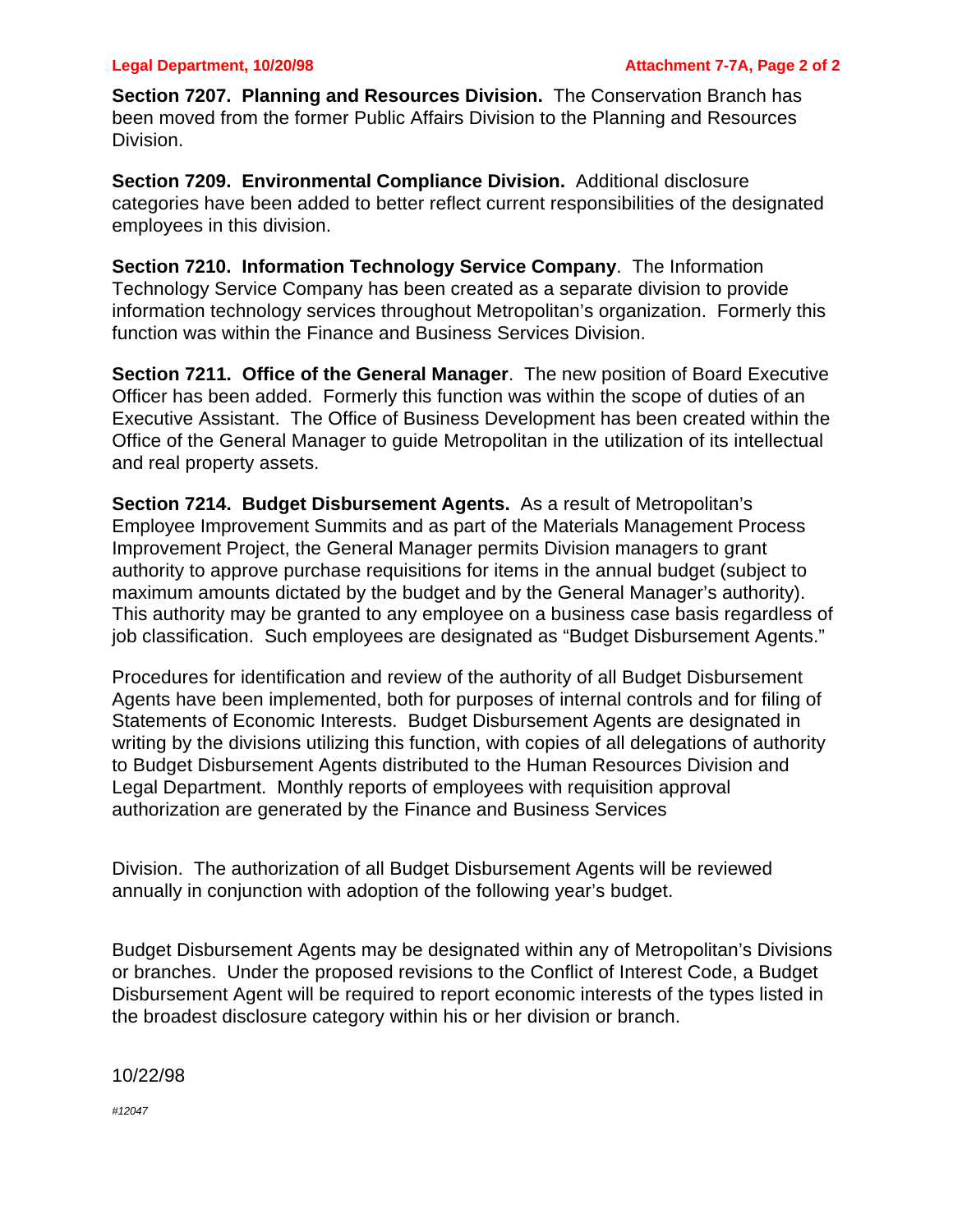**Attachment 7-7B**

**The following 25 pages are attachments to Board Letter Item 7-7**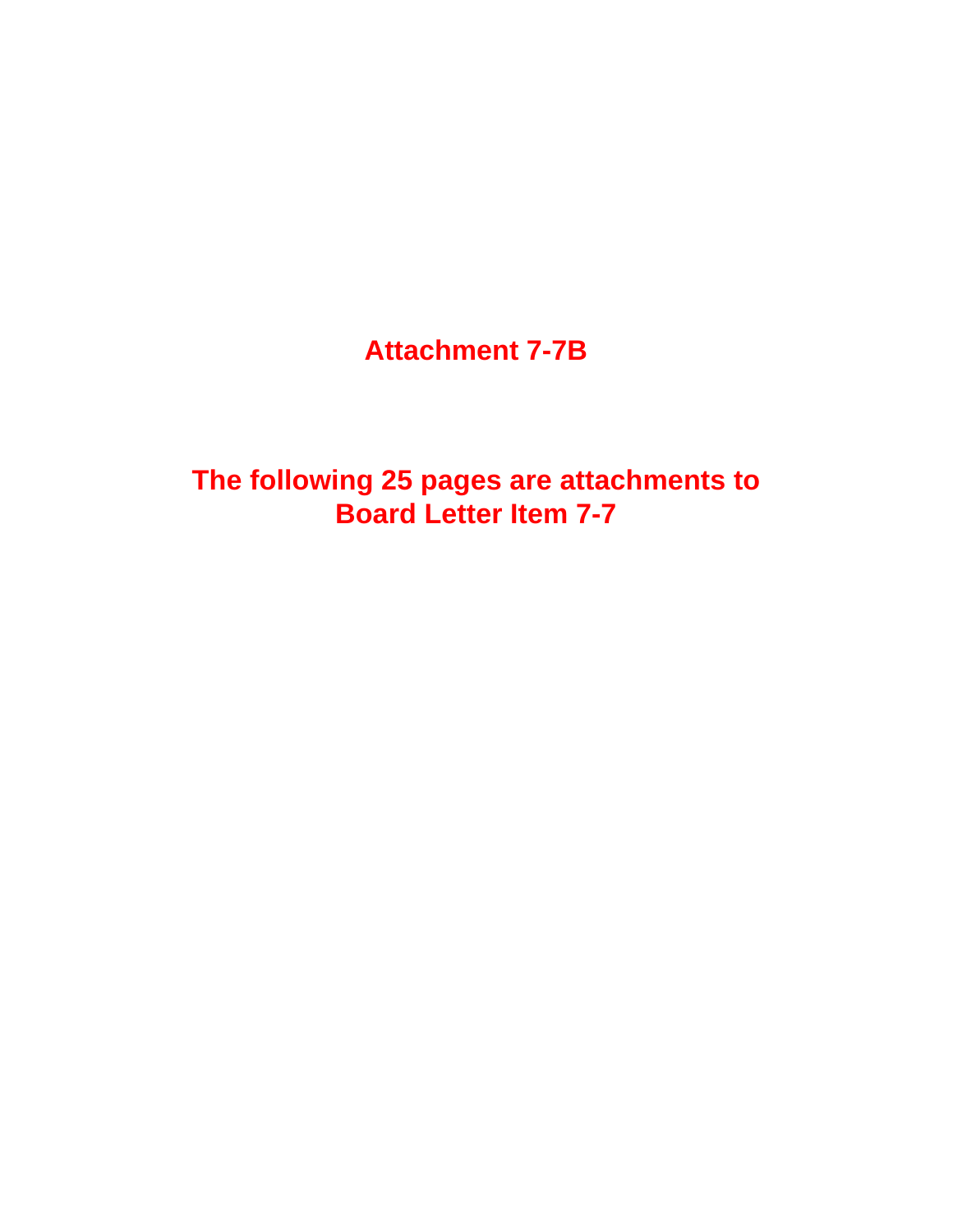### **CONFLICT OF INTEREST AND DISCLOSURE OF PERSONAL FINANCES CODE**

| Chapter         |                                                         | Sec. |
|-----------------|---------------------------------------------------------|------|
|                 | <b>General Requirements</b>                             | 7100 |
|                 | Designated Positions and Categories of Disclosure Index | 7200 |
| $\overline{53}$ | Ethics Policy for Directors                             | 7300 |

#### **Chapter 1**

### **GENERAL REQUIREMENTS**

Sec.

L

7100. Incorporation of Title 2, California Code of Regulations

7105. Filing of Statements of Economic Interests

7110. Opinions of the General Counsel

#### **§ 7100. Incorporation of Title 2, California Code of Regulations.**

The Political Reform Act, Government Code Section 81000, et seq., requires state and local government agencies to adopt and promulgate conflict of interest codes. The Fair Political Practices Commission has adopted a regulation (2 Cal. Code of Regs., Sec. 18730) which contains the terms of a standard conflict of interest code, which can be incorporated by reference in an agency's code. After public notice and hearing it may be amended by the Fair Political Practices Commission to conform to amendments in the Political Reform Act. Therefore, the terms of 2 California Code of Regulations Section 18730 and any amendments to it duly adopted by the Fair Political Practices Commission are hereby incorporated by reference. This regulation and the attached Appendix designating officials and employees and establishing disclosure categories, shall constitute the conflict of interest code of The Metropolitan Water District of Southern California.

#### **§ 7105. Filing of Statements of Economic Interests.**

Designated employees shall file their statements with The Metropolitan Water District of Southern California who, which will make the statements available for public inspection and reproduction. (Gov. Code, Sec. 81008.) Upon receipt of the statements for the Board of Directors, the agency shall make and retain a copy and forward the original to the Fair Political Practices Commission. Statements for all other designated employees will be retained by the agency.

#### **§ 7110. Opinions of the General Counsel.**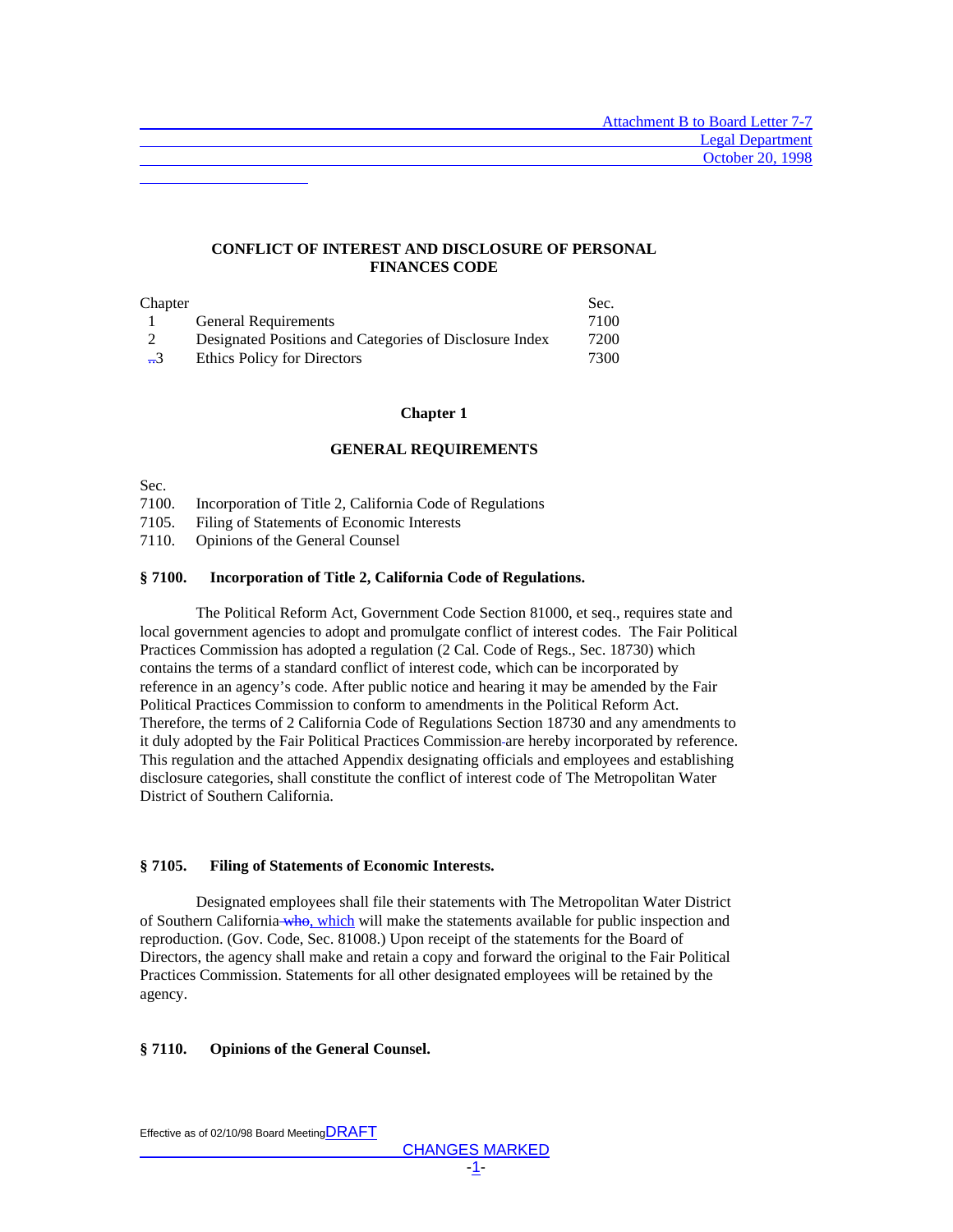| <b>Attachment B to Board Letter 7-7</b> |
|-----------------------------------------|
| <b>Legal Department</b>                 |
| <b>October 20, 1998</b>                 |

(a) Opinion Requests. -- Any designated employee who is unsure of any right or obligation arising under this Code may request an opinion from the General Counsel of Metropolitan or the Fair Political Practices Commission.

(b) Evidence of Good Faith. -- If an opinion is rendered by the Commission, stating in full the facts and the law upon which the opinion is based, compliance by a designated employee with such opinion may be evidence of good faith in any civil or criminal proceeding brought pursuant to the Political Reform Act of 1974 or this Code.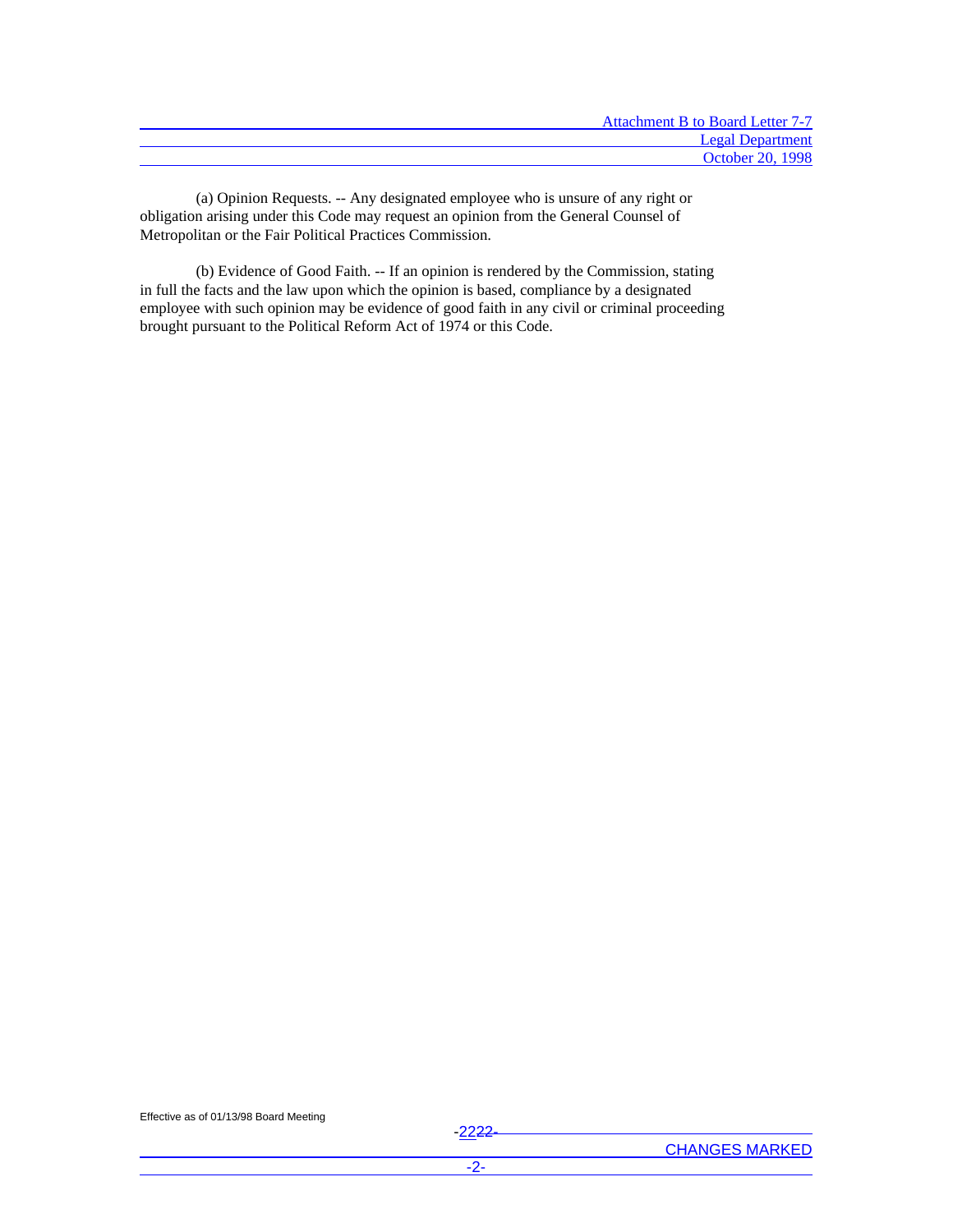#### **Chapter 2**

#### **DESIGNATED POSITIONS AND CATEGORIES OF DISCLOSURE INDEX**

Sec.

 $\overline{a}$ L

- 7200. General Provisions
- 7201. Officers of the District
- 7202. Finance and Business Services Division
- 7203. Operations Division
- 7204. Engineering Division
- 7205. Human Resources Division
- 7206. Public AffairCommunications Division
- 7207. Planning and Resources Division
- 7208. Water Quality Division
- 7209. Environmental Compliance Division
- 7210. Office of the General Manager

7211Manager

Information Technology Service Company

7211. Office of the General Manager

- 7212. Legal Department
- 72123. Officials Who Manage Public Investments
- 72134. Budget Disbursement Agents
- 7215. Consultants

#### **§ 7200. General Provisions.**

(a) Investments, business positions in any business entity and sources of income listed in Column II of Sections 7201 through 72135 are disclosable if:

(1) The business entity in which the investment or business position is held is of the type which has contracted with Metropolitan within the previous two years; or

(2) The business entity in which the investment or business position is held is of the type which has furnished supplies or services as a subcontractor under any contract with Metropolitan within the previous two years; or

(3) The source of income is of the type which has contracted with Metropolitan within the previous two years; or

(4) The source of income is of the type which has furnished supplies or services as a subcontractor under any contract with Metropolitan within the previous two years.

(b) Where real property is made reportable in Column II of Sections 7201 through 72135, designated employees within Section 7201(a) shall report as an interest in real property any undeveloped real property located within Metropolitan's jurisdiction. For this purpose,

Effective as of 01/13/98 Board Meeting

-3322-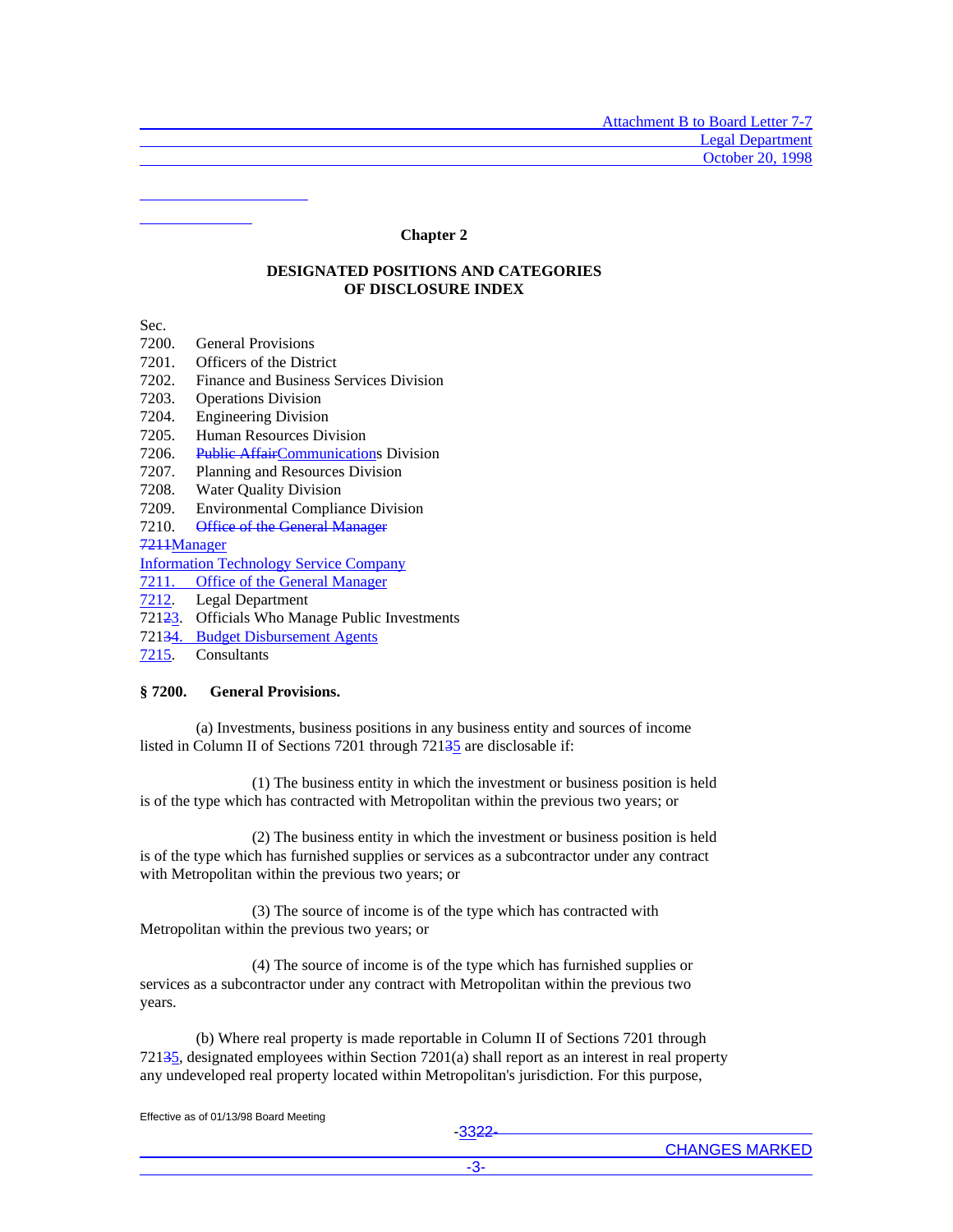| <b>Attachment B to Board Letter 7-7</b> |
|-----------------------------------------|
| <b>Legal Department</b>                 |
| <b>October 20, 1998</b>                 |

"undeveloped real property" is defined as real property for which there are no current water connections available from Metropolitan to the retail supplier of water and such water connections would be necessary to provide a water supply to the property, or for which larger water delivery facilities from Metropolitan are required before increased water service can be provided for a presently contemplated change in the use to which the property is put.

Where real property is made reportable all designated employees shall disclose any interests in real property within two miles of any Metropolitan land if, within the previous two years, Metropolitan has engaged in a real property transaction or a change in use designation of that land or if Metropolitan has under active consideration, such a transaction or change in designation affecting or involving that land at the time of filing.

(c) A designated employee must disclose that the designated employee is a director, officer, partner, trustee, employee, or holds any position of management in a business entity listed in Column II of Sections 7201 through 72135 doing business within Metropolitan's jurisdiction and which is of the type which has contracted with Metropolitan or has furnished supplies or services as a subcontractor under any contract with Metropolitan within the previous two years.

# **§ 7201. Officers of the District.**

(a)

General Manager

Deputy General Manager

Chief Engineer

Chief of Operations

General Counsel

Assistant General Counsel

Auditor

Assistant Auditor

- 1. Office equipment and supplies
- 2. Banks and savings and loan institutions
- 3. Securities dealers
- 4. Real property
- 5. Public utilities
- 6. Financial audit services
- 7. Insurance services
- 8. Computer equipment, services and supplies
- 9. Printing, reproduction, or photographic equipment services and supplies
- 10. Periodicals, books, newspapers
- 11. Chemicals
- 12. Motor vehicles and specialty vehicles, parts and supplies
- 13. Construction and maintenance equipment, services and supplies
- 14. Petroleum products
- 15. Transportation and lodging services
- 16. Safety and security equipment and supplies
- 17. Security
- **SSservices**
- 18. Food services and supplies
- 19. Communication services
- 20. Water quality testing equipment, services and supplies
- 21. Cathodic protection equipment, services and supplies
- 22. Engineering services

Effective as of 01/13/98 Board Meeting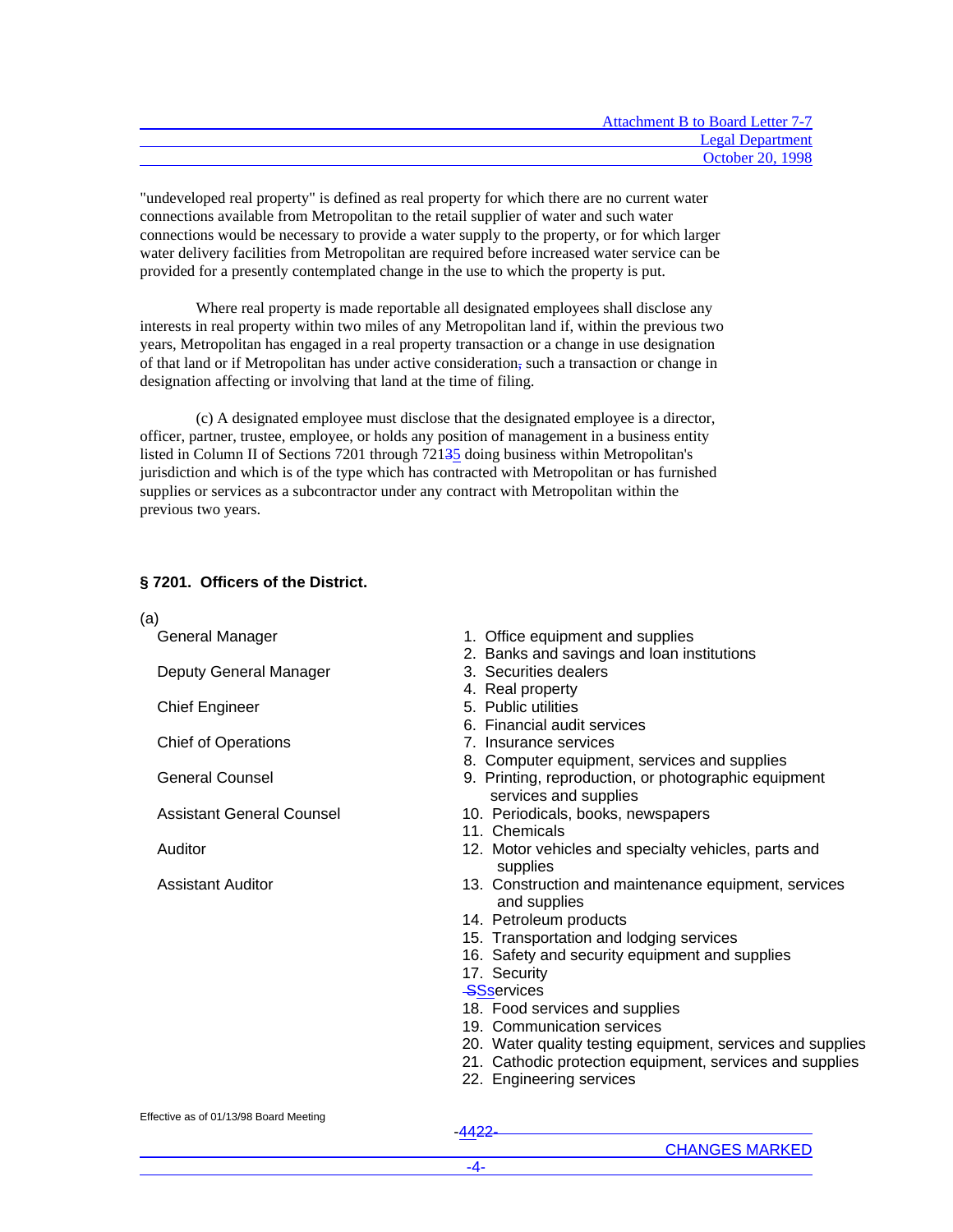- 23. Employment and temporary help agencies
- 24. Educational equipment, services and supplies
- 25. Medical supplies, services and informational materials
- 26. Landscape services and supplies
- 27. Typographical services
- 28.

Four-color separations

29. General and specialty equipment rentals

- 3029. Real estate sales and investment firms
- 3 310. Consulting services: legal, energy and power, engineering, soil testing, water treatment, data processing, computers, doctors, labor relations, employee training, advertising, communications, design, art work, audio visual, movie products, planning, water pricing and demand, water resources, economists, desalting, financial, environmental, appraisers, investments, hazardous waste disposal
- 321. Title insurance and escrow services 3
- 32. Farming
- 3 3

3

3

3

3

- 4. Private water companies
- 354. Electrical generating equipment and supplies
- **365.** Electrical equipment and supplies
- 3 376. Real estate development firms
- 387. Any business entity selling or leasing real property to, or purchasing or leasing real property from, the District

(b)

Members of the Board of Directors See Section 721

#### Members of the Board of Directors See Section 7212

Chief Financial Officer

Assistant Chief Financial Officer

**Controller** 

Assistant Controller

**Treasurer** 

Assistant Treasurer

Effective as of 01/13/98 Board Meeting

2 2323

-5522-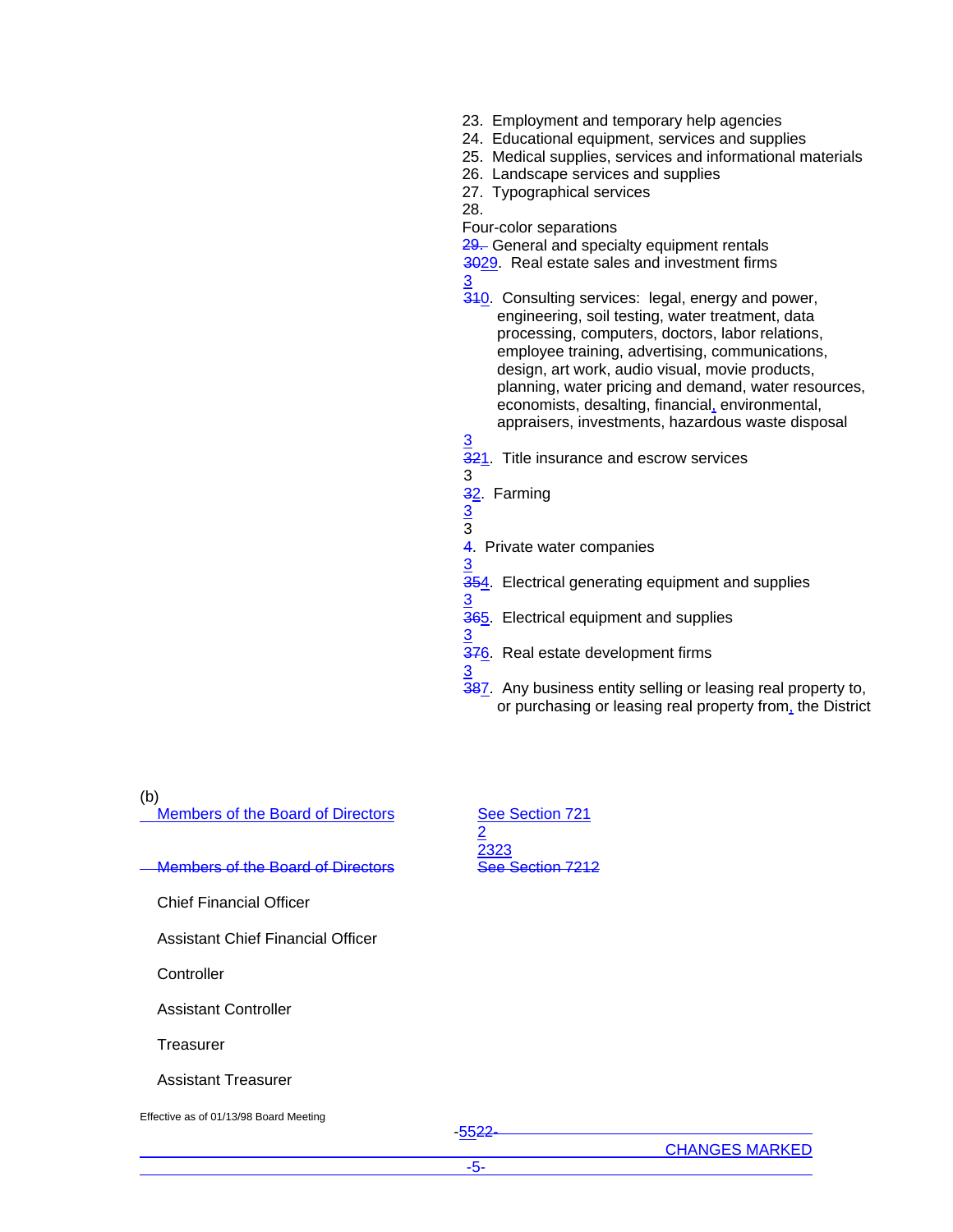Deputy Treasurer

Deputy General Counsel--Financial Matters

(c)

**Deputy General Counsel Counsel See Section 721** 

1 1212

**Deputy General Counsel See Section 7211** (Including Senior Deputy General Counsel)

(d)<br><u>Fxecutive Secretary</u>

1. Transportation and lodging services

2. Food services and supplies

**Executive Secretary** 2. **Transportation and lodging services** 

# **§ 7202. Finance and Business Services Division.**

(a) **Chief Financial Officer** See Section 721

2 2323

**Chief Financial Officer Chief See Section 7212** 

 Assistant Chief Financial Officer /Financial/Financial **Assistant Chief Financial Officer/Financial Services** 

(b) Financial Services (1)<br>Controller

2 2323 **Controller See Section 7212** 

See Section 721

Assistant Controller

**Treasurer** 

Assistant Treasurer

Deputy Treasurer

1. Banks and savings and loan institutions

- 2. Financial audit services
- 3. Consulting services (investments , and financial)

, and financial, including financial reporting)

Effective as of 01/13/98 Board Meeting

-6622-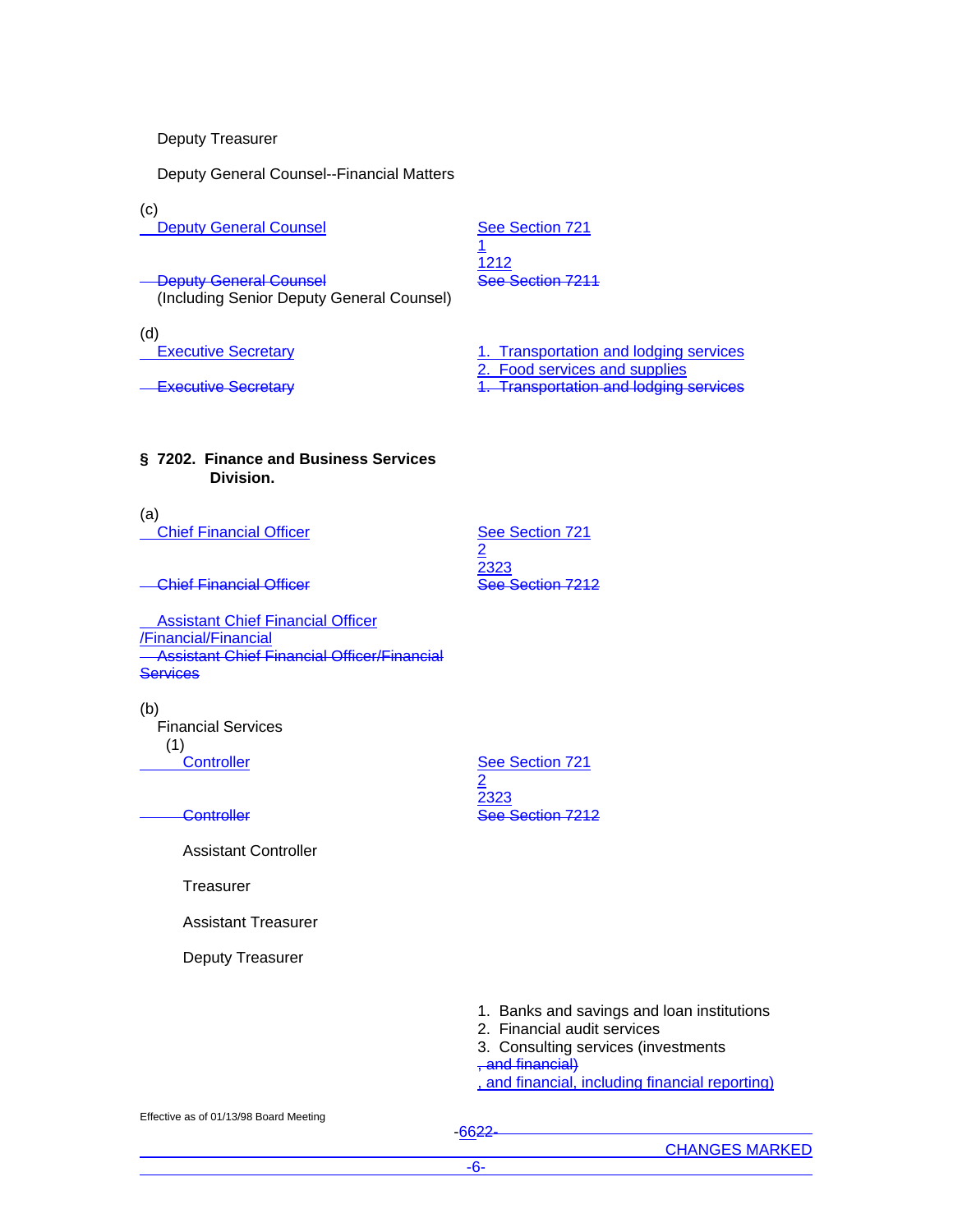$(2)$ 

 Manager, Budget and Financial Systems, Financial Analysis and Administration (2) Financial Services Manager (Financial Analysis and Administration)

(3)

Administrative Analyst -

 Deferred Compensation and Savings Plans

- 1. Banks and savings and loan institutions
- 2. Financial audit services
- 3. Consulting services (investments

#### , and financial)

4. Securities dealers

4. Securities dealers

(4)

 Risk Management Risk Manager Financial Services Manager (Risk Management) Risk Manager 1. Consulting services (insurance)

1. Consulting services (insurance, actuarial, risk

management, claims administration)

2. Insurance companies

Safety and security equipment and supplies 4. Security services

(c) Business Services (1) Assistant Chief Financial Officer/

 (1) Business Services  $\overline{2}$ 

Support Services Branch

- **Business Support Services Manager 1. Printing equipment, services and supplies** 
	- 2. Copying equipment, services and supplies
	- 3. Photographic equipment, services and supplies
	- 4. Blueprint equipment, services and supplies
	- 5. Periodicals, books and newspaper publishers
	- 6. Microfilm equipment, services and supplies
	- 7. Periodical, book and newspaper supplies
	- 8. Property management services
	- 9. Space planning
	- 10. Cafeteria services
	- 11. Moving services

(2)

 (3) Procurement and Materials Management Branch (i)

Manager, Procurement and Materials 1. Chemicals

Effective as of 01/13/98 Board Meeting

-7722-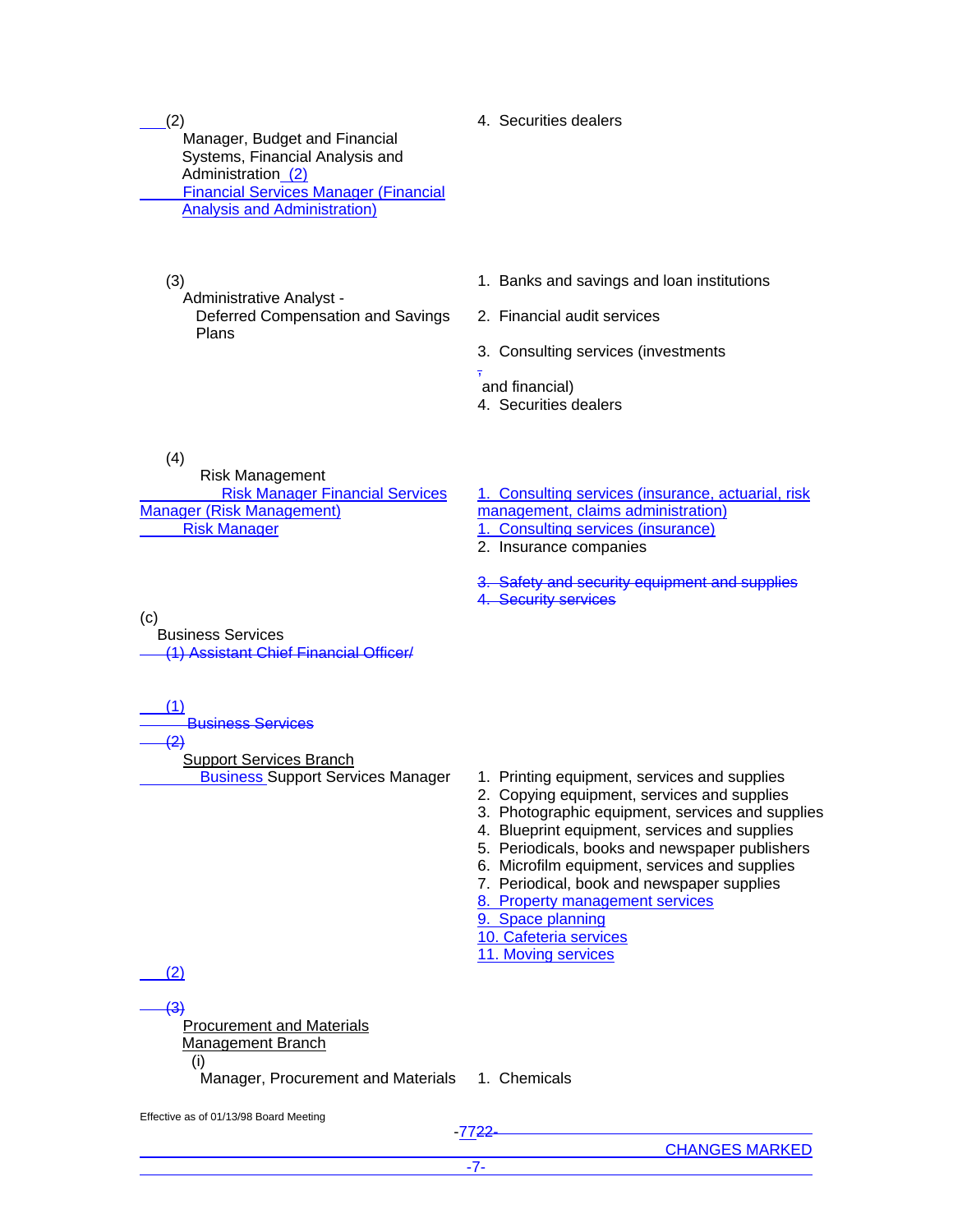Procurement Planning Manager

Inventory Manager

Principal Administrative Analyst 7. Petroleum products Principal Buyer 8. Hardware tools and supplies

- Management 2. Process equipment
	- 3. Motor vehicles and specialty vehicles, parts and supplies
	- 4. Pipes, valves, fittings, pumps and meters
	- 5. Electrical equipment, parts and supplies
	- 6. Construction and building equipment and supplies
	-
	-
	- 9. Printing or reproduction equipment, supplies and

#### **services**

#### services

- 10. Transportation companies
- 11. Public utilities
- 12. Computer equipment, services and supplies
- 13. Safety equipment and supplies
- 14. Publishing services
- 15. Maintenance services
- 16. Food services and supplies
- 17. Hotels and motels

2. Motels and hotels

- 18. Office equipment and supplies
- 19. Maintenance supplies
- 20. Periodical, book and newspaper supplies
- 21. Telecommunications services and supplies
- (ii) Principal Clerk-- Transportation Services 1. Transportation companies

(4)

Senior Buyer

Buyer

Junior Buyer

# **§ 7203. Operations Division.**

#### (a)

Assistant Chiefs of Operations 1. Public utilities

 Branch Managers/Operations and Maintenance Managers

- 
- 2. Construction and building equipment and supplies
- 3. Real property
- 4. Chemicals
- Desert Branch 6. Pipes, valves, fittings, pumps, meters, equipment and supplies
- La Verne Branch 6. Motor vehicles and specialty vehicles, and supplies
	- 7. Petroleum products
	- 8. Communication services
- Los Angeles Branch 19. Water quality testing equipment services and supplies
	- 10. Guard and maintenance service
- Orange County Branch 11. Food service and supplies
	- 12. Safety equipment and supplies

Effective as of 01/13/98 Board Meeting

-8822-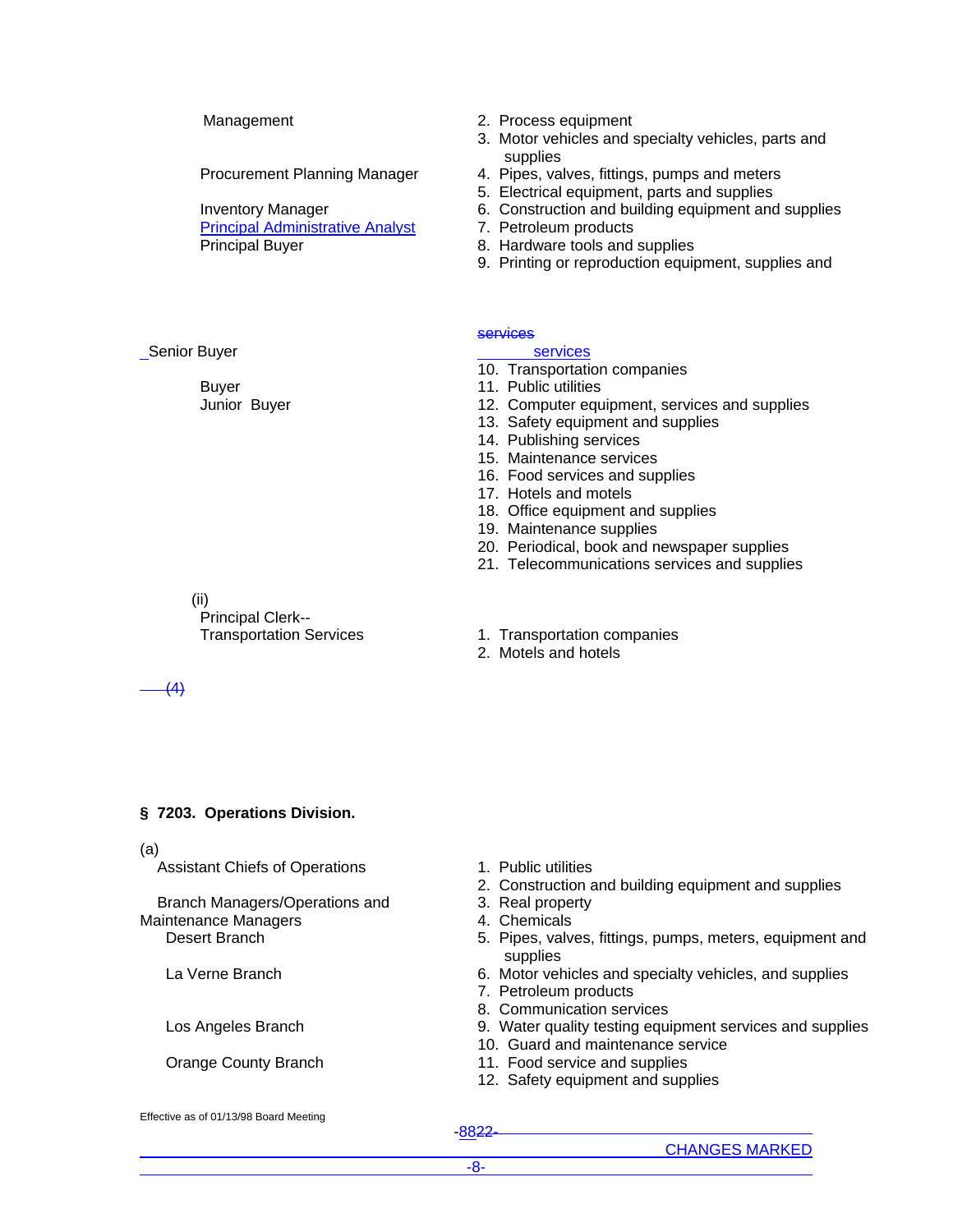- 
- 

(b)

Construction Services Branch 1. Public utilities

(c)

Special Services Branch

(d)

 Technical Services Branch Technical Services Manager

Principal Engineer

Senior Engineer

- Riverside Branch 13. Electrical equipment, parts and supplies
	- 14. Hardware, tools and supplies
- Skinner Branch 15. Solar energy equipment
	- 16. Airplane equipment and supplies
- Valley Branch 17. Consulting services (energy and power, water treatment)
	- 18. Maintenance supplies
	- 19. Telecommunications supplies
	-
- Operations and Maintenance Manager 2. Construction and building equipment and supplies
	- 3. Real property
	- Principal Engineer 1992 and Termina A. Pipes, valves, fittings, pumps, meters, equipment and supplies
	- Senior Engineer 6. Food service and supplies
		- 6. Safety equipment and supplies
		- 7. Electrical equipment, parts and supplies
		- 8. Hardware, tools and supplies
		- 9. Motor vehicles and specialty vehicles, and supplies
		- 10. Petroleum products
		- 11. Maintenance supplies
- Operations and Maintenance Manager 1. Motor vehicles and specialty vehicles, and supplies
	- 2. Communication services
- Principal Engineer 3. Guard and maintenance service
	- 4. Food service and supplies
- Senior Engineer 6. Safety equipment and supplies
	- 6. Construction and building equipment and supplies
	- 7. Pipes, valves, fittings, pumps, meters, equipment and supplies
	- 8. Motor vehicles and specialty vehicles, and supplies
	- 9. Petroleum products
	- 10. Electrical equipment, parts and supplies
	- 11. Hardware, tools and supplies
	- 12. Solar energy equipment
	- 13. Airplane equipment and supplies
	- 14. Maintenance supplies
	- 15. Telecommunications supplies
	- 1. Public utilities
	- 2. Real property
	- 3. Chemicals
	- 4. Pipes, valves, fittings, pumps, meters, equipment and supplies
	- 5. Communication services
	- 6. Water quality testing equipment, services and supplies
	- 7. Electrical equipment, parts and supplies
	- 8. Solar energy equipment
	- 9. Consulting services (energy and power, water treatment)
	- 10. Telecommunications supplies

#### Effective as of 01/13/98 Board Meeting

-9922-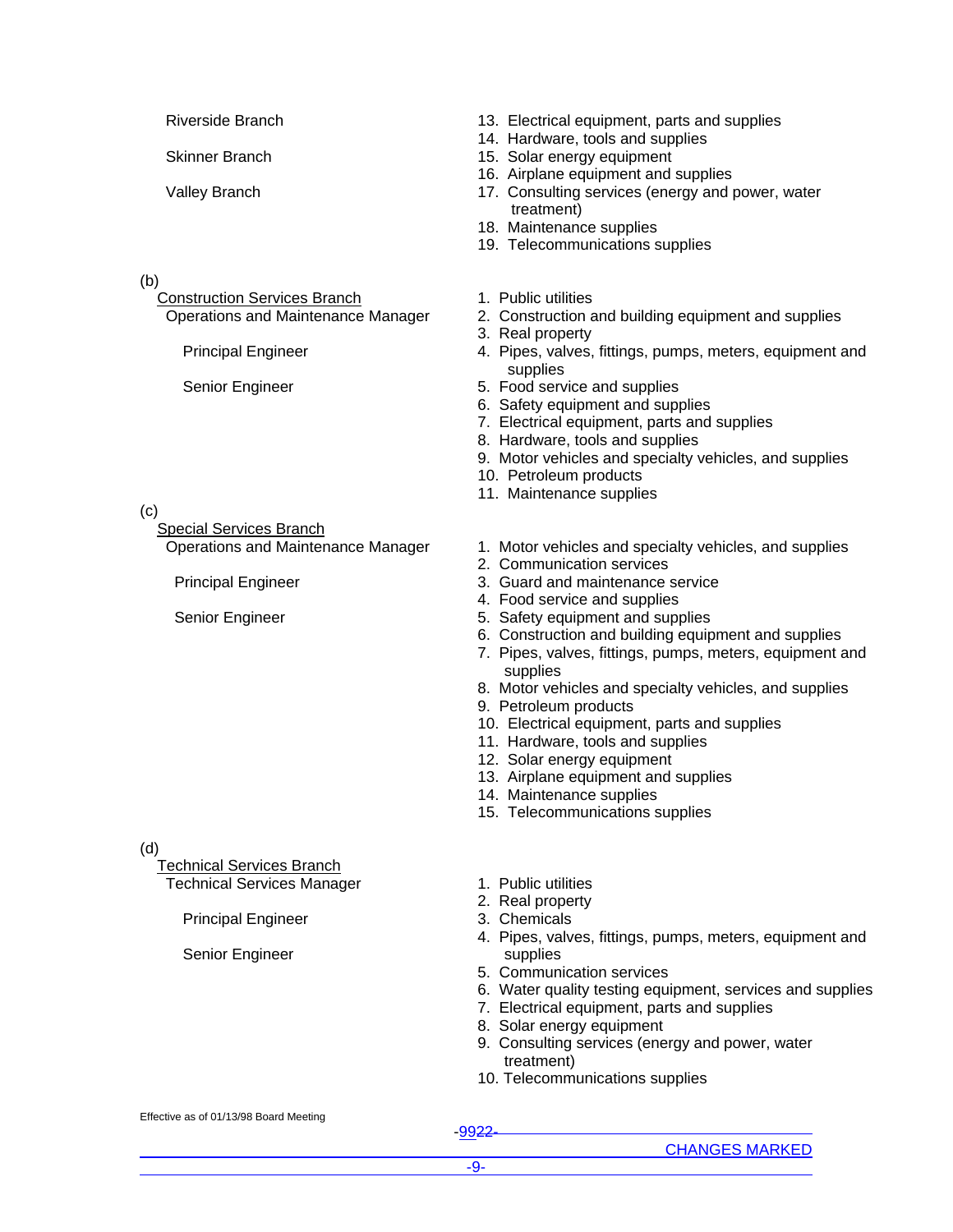- 11. Motor vehicles and specialty vehicles, and supplies
- 12. Petroleum products
- 13. Guard and maintenance service
- 14. Safety equipment and supplies
- 15. Hardware, tools and supplies
- 16. Maintenance supplies

2. Food service and supplies

1. Public utilities

. Public utilities

supplies

5. Communication services

communications)

(e)

 Systems Operations Branch Systems Operation Manager

Principal Engineer

 Senior Engineer Systems Operation Manager

Principal Engineer

### Senior Engineer

(f)

 Operations Services Branch Operations Services Manager 1. Public utilities

Principal Engineer 3. Real property

Senior Engineer

# (g)

Technology Branch

**Supervisory Control and Data Acquisition** (SCADA) Branch

Principal Engineer

Senior Engineer

(h)

Control Systems Manager 1. Electronics supplies and equipment

- 1. Electronics supplies and equipment
- Technology Branch Manager 2. Computer equipment, software and materials

2. Construction and building equipment and supplies

4. Pipes, valves, fittings, pumps, meters, equipment and

6. Consultants (engineering, management, security and

- 2. Computer software and materials
- 3. Communications equipment and supplies
- 4. Digital and analog measurement, transmission, and recording instrument, equipment and supplies
- Special Project Supervisor 5. Consultants (data processing, electronics, engineering)

 Security and Emergency Response **Branch**  Technology Branch Special Project Supervisor **1. Computer Equipment** 

# (i)

Effective as of 01/13/98 Board Meeting

-101022-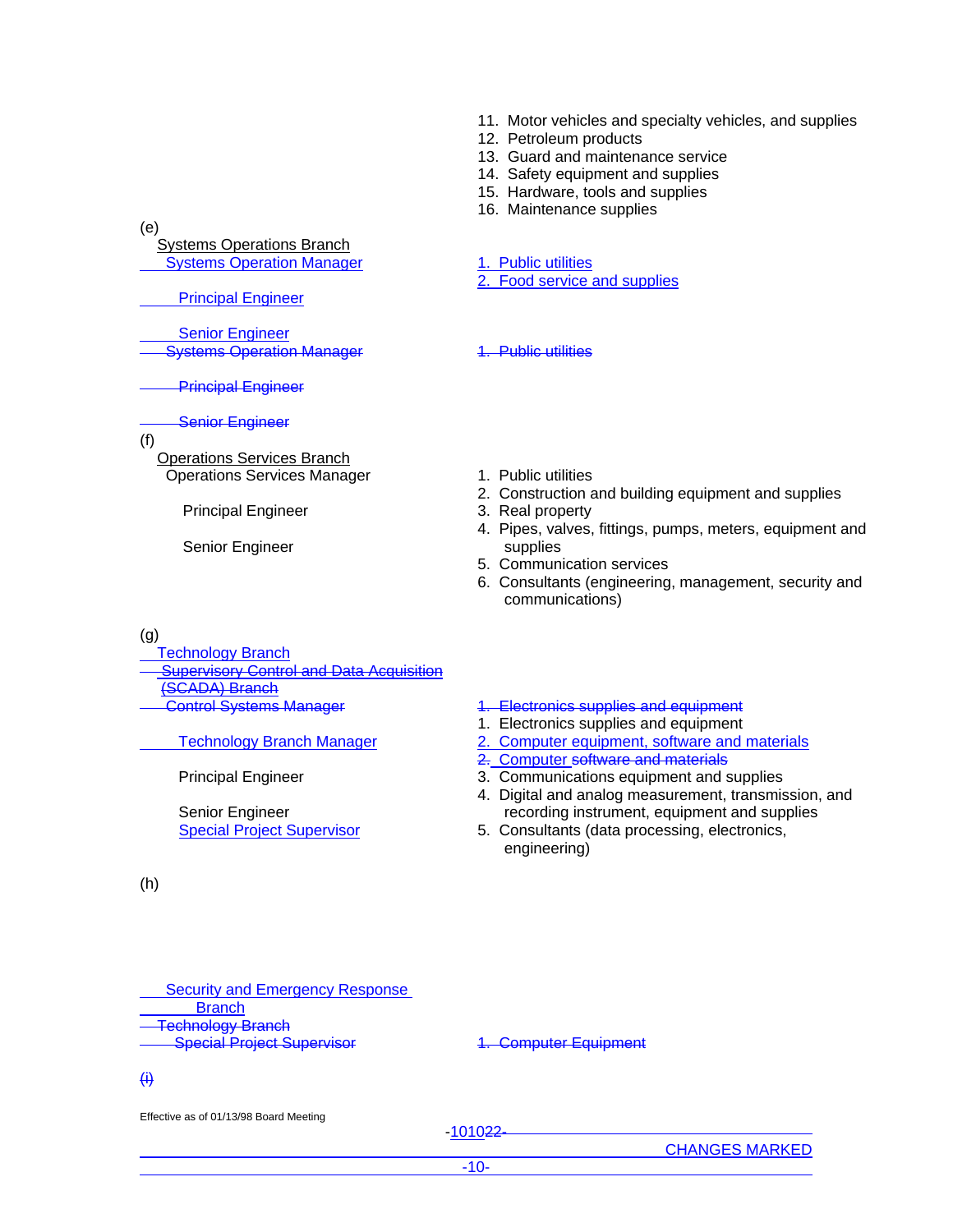Emergency Preparedness and **Security Seurity Branch** 

# **§ 7204. Engineering Division.**

(a)

- Special Project Supervisor **1. Consulting services (security, emergency** preparedness)
	- Investigative security services
	- 3. Security equipment
	- 4. Guard services
	- 5. Maintenance services
- Special Project Supervisor **1. Consulting services (security, emergency** preparedness)
	- Investigative security services
	- 3. Security equipment
- Assistant Chief Engineer 1. Motor vehicles and specialty vehicles, parts and supplies
	- 2. Construction and building equipment and supplies
- Engineering Program Manager 3. Consultants (e.g., legal, engineering, soil testing, geology, project management, computers and appraisers)
	- 4. Pipes, valves, fittings, pumps, meters, equipment and supplies
	- 5. Safety equipment and supplies
	- 6. Construction firms
	- 7. Soil testing equipment, services and supplies
	- 8. Surveying equipment, services and supplies
	- 9. Real property
	- 10. Cathodic protection equipment, services and supplies
	- 11. Concrete testing equipment, services and supplies
	- 12. Public utilities
	- 13. Equipment services
	- 14. Soil tests, compaction and other agreements on grading requirements
	- 15. Real estate and investment firms
	- 16. Any business entity selling or leasing real property to, or purchasing or leasing real property from **Metropolitan**
	- 17. Title insurance and escrow services
	- 18. Real estate development firms

(b)

 Office Engineering Management Services **Branch** 

- **Office Engineering Branch**
- Principal Engineer Resources Specialist

 Senior EngineerPrincipal Administrative Analyst Principal Engineer

Senior Engineer

Effective as of 01/13/98 Board Meeting

Same as the General Manager (See Section 7201(a) 1. Construction and building equipment and supplies

- 2. Pipes, valves, fittings, pumps, meters, equipment and supplies
	- **Construction and building equipment and supplies**
- 2. Pipes, valves, fittings, pumps, meters, equipment and **supplies**

-111122-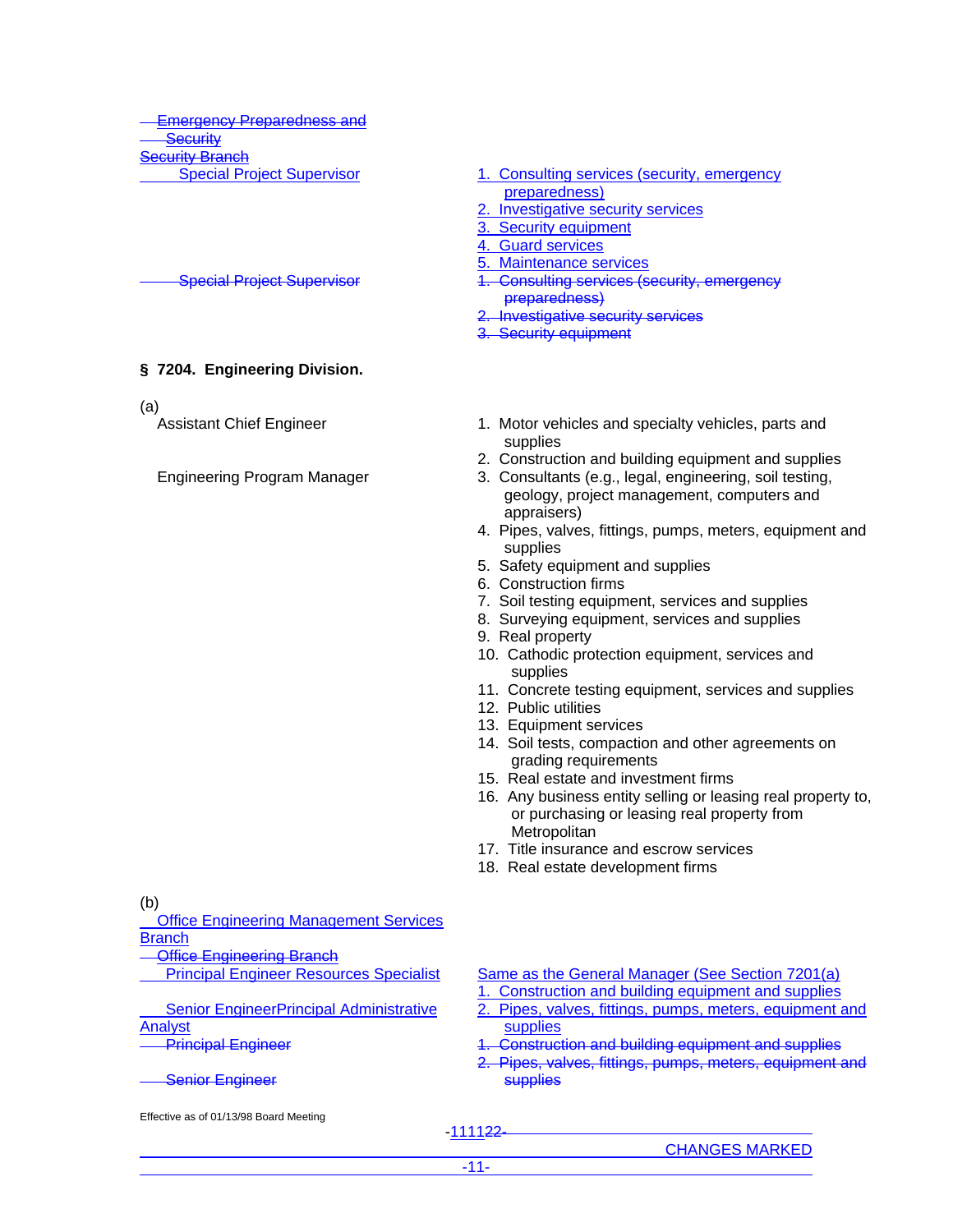(c)

# Civil Engineering Branch

Senior Engineer

(d)

Electrical Engineering Branch

# (e)

**Structural Engineering Branch** 

Senior Engineer

# (f)

**Safety and Dams and Hydraulics Branch** Principal Engineer

Senior Engineer

# (g)

Mechanical Engineering Branch

Senior Engineer

- 3. Printing and reproduction services
- 4. Newspapers, books and periodicals
- 5. Engineering labor services/agencies
- 6. Computer equipment, services and supplies
- 7. Consulting services (engineering)
- Principal Engineer 1. Construction and building equipment and supplies
	- 2. Pipes, valves, fittings, pumps, meters, equipment and supplies
	- 3. Real property
	- 4. Public utilities
	- 5. Consulting services (e.g., engineering, geotechnical and soil testing)
	- 6. Engineering labor services/agencies
	- 7. Computer equipment, services and supplies
- Principal Engineer 1. Construction and electrical equipment and services
	- 2. Public utilities
- Senior Engineer 3. Consulting services (engineering)
	- 4. Engineering labor services/agencies
- Principal Engineer 1. Construction and building equipment and supplies
	- 2. Consulting services (engineering, geotechnical and soil testing)
	- 3. Engineering labor services/agencies
	- 1. Consulting services (geotechnical and soil testing)
	- 2. Real property
	- 3. Vendors (dam surveillance and groundwater monitoring and telemetry equipment)
- Principal Engineer 1. Construction and building equipment and supplies
	- 2. Pipes, valves, fittings, pumps, meters, equipment and supplies
	- 3. Safety equipment and supplies
	- 4. Engineering labor services
	- 5. Consulting services (engineering)
	- 6. Printing and reproduction services
	- 7. Electrical and electronic equipment, instrumentation and supplies
	- 8. Real property

(h)

Effective as of 01/13/98 Board Meeting

-121222-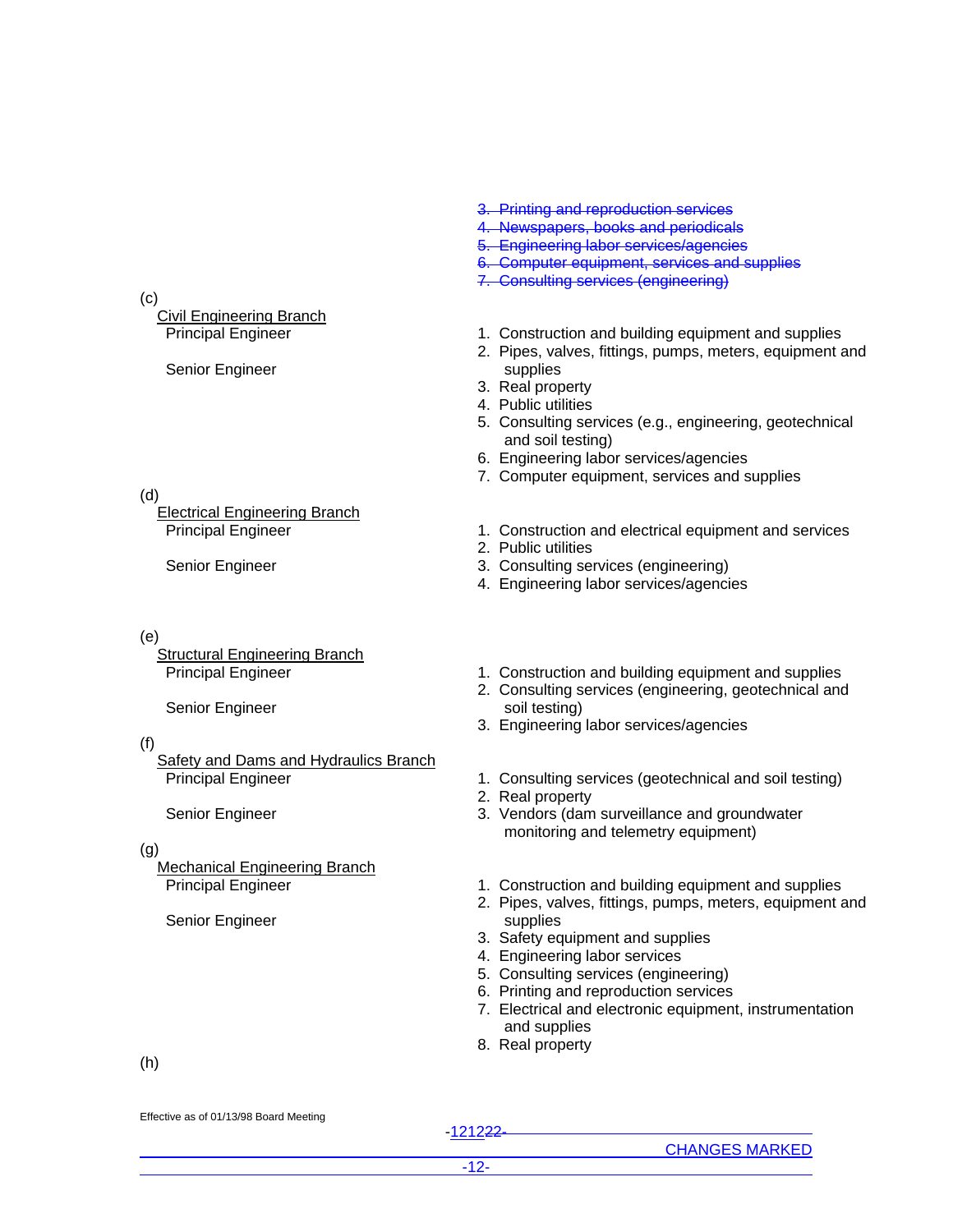# Project Management Branch

Senior Engineer

### (i)

Inland Feeder Branch

Senior Engineer

(j)

 Treatment P lantrojects Branch Principal Engineer

Senior Engineer

(k)

 Eastside Reservoir Project Technical Review and Support Facility Design

- Principal Engineer 1. Construction and building equipment and supplies
	- 2. Pipes, valves, fittings, pumps, meters, equipment and supplies
	- 3. Safety equipment and supplies
	- 4. Engineering labor services
	- 5. Consulting services (engineering and geotechnical)
	- 6. Printing and reproduction services
	- 7. Real property
	- 8. Soil testing equipment services and supplies
	- 9. Public utilities
- Principal Engineer 1. Construction and building equipment and supplies
	- 2. Pipes, valves, fittings, pumps, meters, equipment and supplies
	- 3. Engineering labor services
	- 4. Consulting services (engineering and geotechnical)
	- 5. Real property
	- 6. Soil testing equipment services and supplies
	- 7. Public utilities
	- 8. Safety equipment and supplies
	- 9. Printing and reproduction services
	- 1. Construction and building equipment and supplies
	- 2. Pipes, valves, fittings, pumps, meters, equipment and supplies
	- 3. Safety equipment and supplies
	- 4. Engineering labor services
	- 5. Consulting services (engineering and geotechnical)
	- 6. Printing and reproduction services
	- 7. Real property
	- 8. Soil testing equipment services and supplies
	- 9. Public utilities
	- Principal Engineer 1. Motor vehicles and specialty vehicles, parts and supplies
		- 2. Construction and building equipment and supplies
		- 3. Consultants (e.g., legal, engineering, soil testing, geology, project management, computers and appraisers)
		- 4. Pipes, valves, fittings, pumps, meters, equipment and supplies
		- 5. Safety equipment and supplies
		- 6. Soil testing equipment, services and supplies
		- 7. Surveying equipment, services and supplies
		- 8. Cathodic protection equipment, services and supplies
		- 9. Concrete testing equipment, services and supplies
		- 10. Soil tests, compaction and other agreements on grading requirements
		- 11. Engineering labor, services and supplies

Effective as of 01/13/98 Board Meeting

-131322-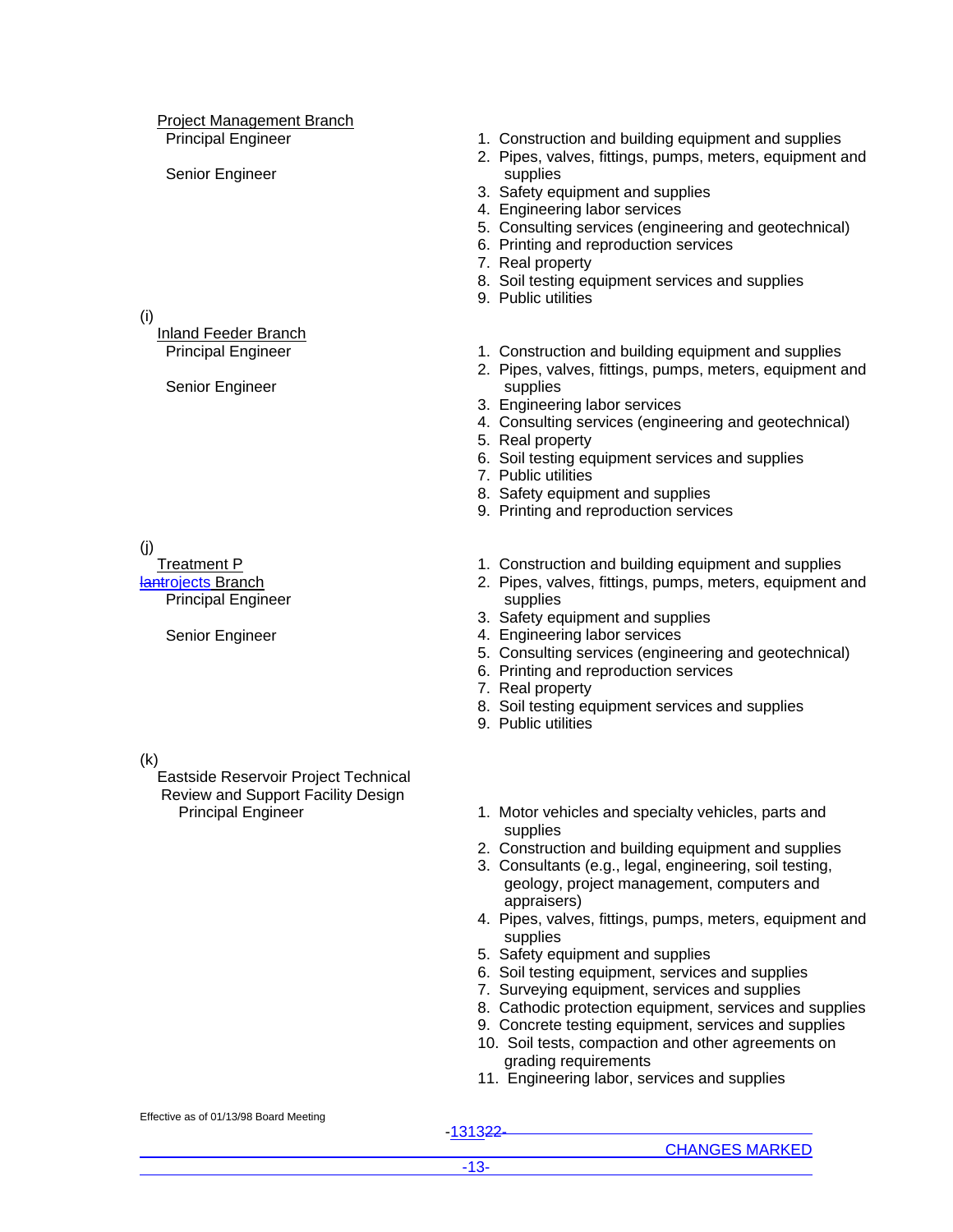(l)

 Eastside Reservoir Project Dams and Hydraulic Structures Principal Engineer Senior Engineer

 Eastside Reservoir Project Dams and Hydraulic Structures<br>Principal Engineer

(m)

 Eastside Reservoir Project Construction Management

(n)

 Field Inspection Branch Principal Engineer

Senior Engineer

(o)

 Construction Contracts Branch Principal Engineer

# Senior Engineer

- 1. Construction and building equipment, electronic equipment, and supplies
- 2. Pipes, valves, fittings, pumps, meters, equipment and supplies
- 3. Consulting services (e.g., engineering, geotechnical and soil testing)
- 4. Engineering labor services/agencies
- 1. Construction and building equipment, electronic equipment, and supplies
- Pipes, valves, fittings, pumps, meters, equipment and supplies
- Consulting services (e.g., engineering, geotechnical and soil testing)
- 4. Engineering labor services/agencies
- Principal Construction Manager 1. Motor vehicles and specialty vehicles, parts and supplies
	- 2. Construction and building equipment and supplies
	- 3. Consultants (e.g., legal, engineering, soil testing, geology, project management, computers and appraisers)
	- 4. Pipes, valves, fittings, pumps, meters, equipment and supplies
	- 5. Safety equipment and supplies
	- 6. Soil testing equipment, services and supplies
	- 7. Surveying equipment, services and supplies
	- 8. Cathodic protection equipment, services and supplies
	- 9. Concrete testing equipment, services and supplies
	- 10. Soil tests, compaction and other agreements on grading requirements
	- 11. Engineering labor, services and supplies
	- 1. Construction and building equipment and supplies
	- 2. Consulting services
	- 3. Pipes, valves, fittings, pumps and meters
	- 4. Safety equipment
	- 5. Concrete testing equipment, services and supplies
	- 6. Construction firms
	- 1. Construction and building equipment and services
	- 2. Consulting services
	- 3. Pipes, valves, fittings, pumps and meters

- Effective as of 01/13/98 Board Meeting
- -141422-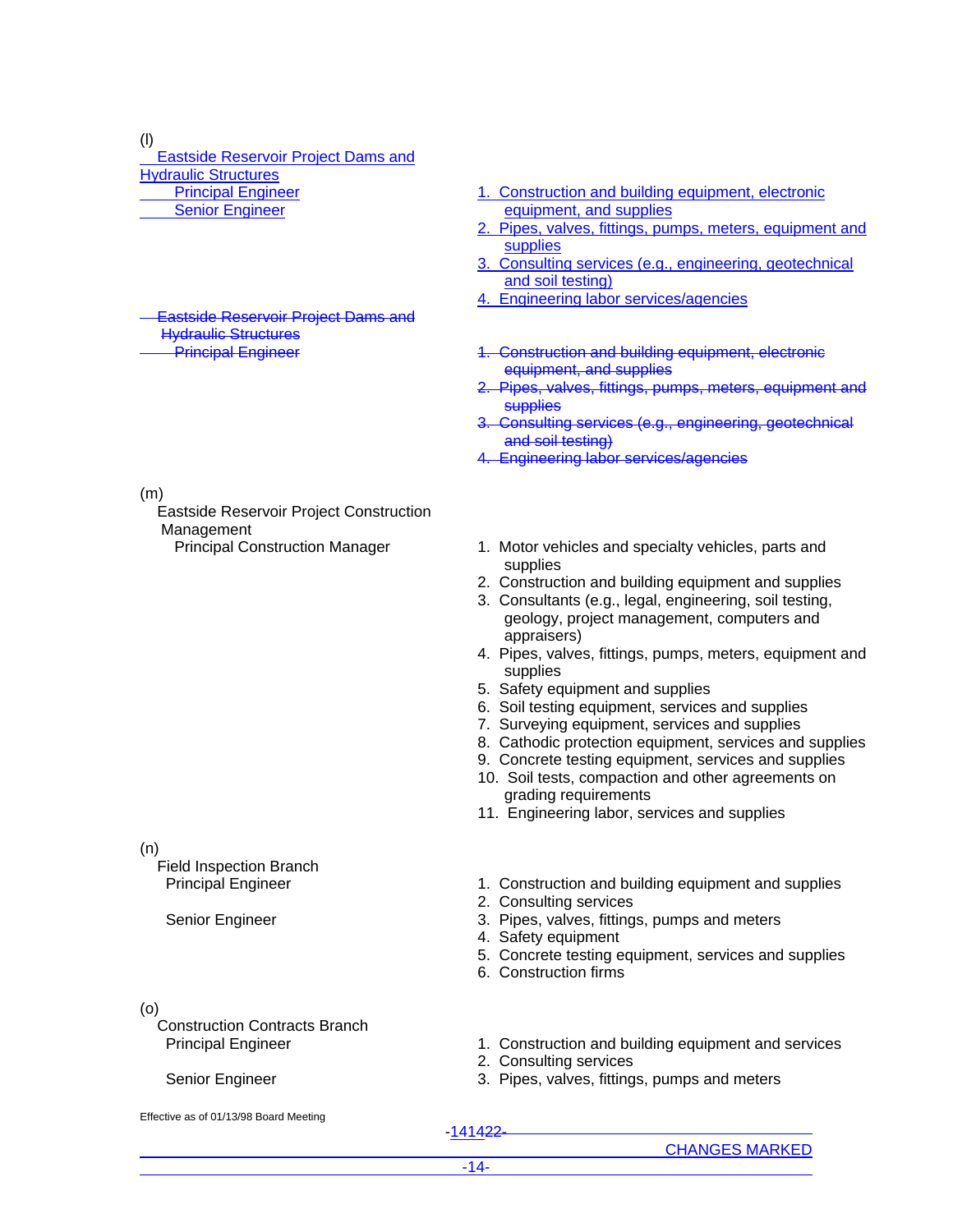# 4. Construction firms

(p)

 Survey Engineering Branch Principal Engineer

Principal Engineering Technician

Principal Engineer

Principal Engineering Technician

- Chief of Surveys
- (q)

 Corrosion Engineering Branch Principal Engineer ing Technician

(r)

Real Estate Services Branch

(1)Business Support Services Manager

Principal Engineer 1. Real property

Principal Real Estate Representative

Senior Real Estate Representative

# Real Estate Representative

Assistant Right-of-Way and Land Program **Manager** 

- 1. Surveying equipment, services and supplies
- 2. Real property
- 3. Real estate and investment firms
- 4. Title insurance and escrow services
- 5. Real estate development firms
- Surveying equipment, services and supplies
- 2. Real property
- 3. Real estate and investment firms
- 4. Title insurance and escrow services
- 5. Real estate development firms
- 1. Corrosion Engineering equipment, services and supplies
- 2. Cathodic protection equipment, services and supplies
- 3. Coating equipment, services and supplies

- 
- 2. Consulting services (appraisers ), engineering and survey)
- 
- 2. Consulting services (appraisers) 3. Real estate sales and investment firms
- 4. Any business entity selling or leasing real property to, or purchasing of leasing real property from **Metropolitan**
- Principal Real Estate Representative 3. Real estate sales and investment firms
	- 4. Any business entity selling or leasing real property to, or purchasing of leasing real property from **Metropolitan**
	- 5. Real estate development firms
	- 6. Title insurance and escrow services
	- 7. Data services (real property, construction and demographics)
	- 8. Real estate appraisal

(2)

Effective as of 01/13/98 Board Meeting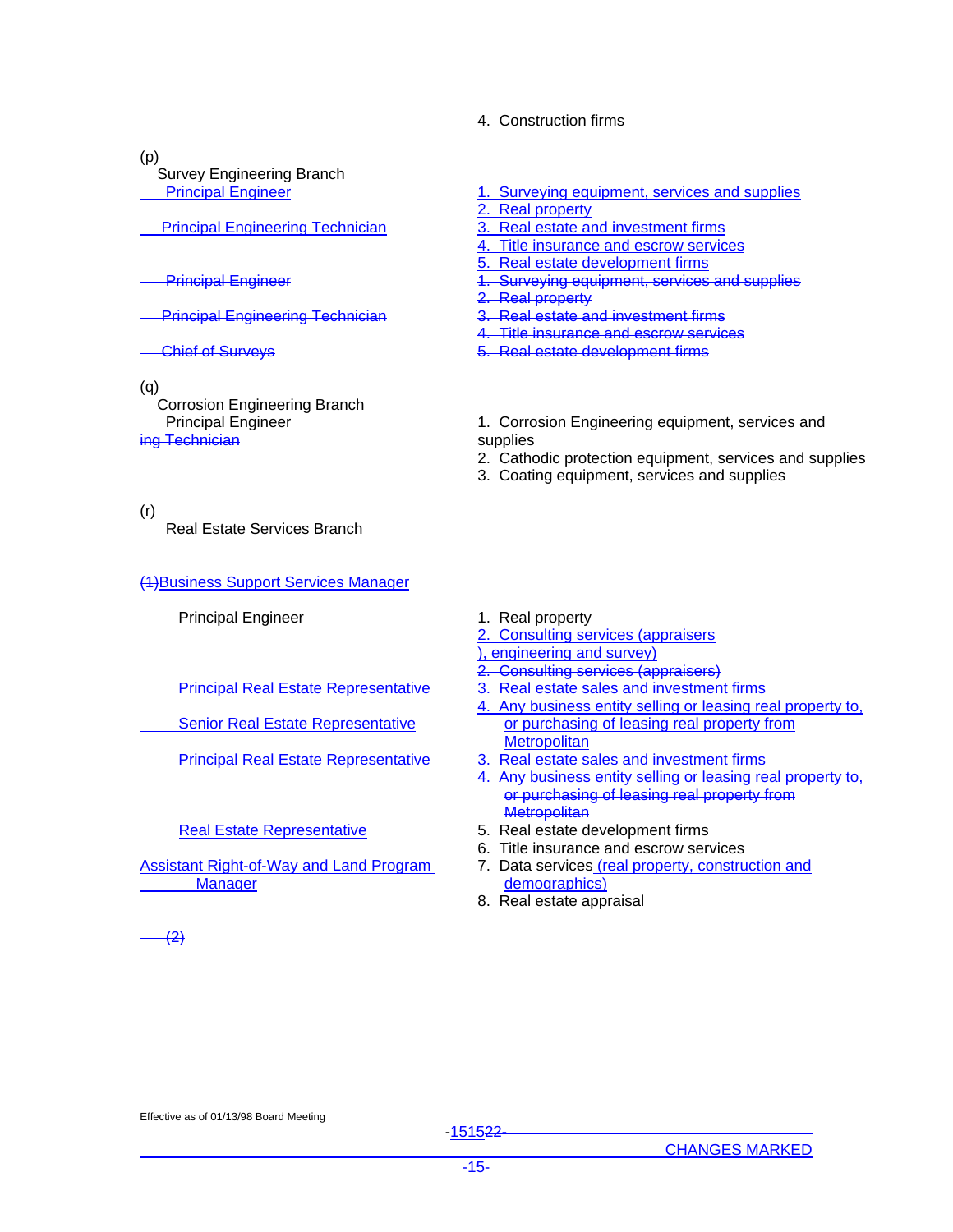| <b>Senior Real Estate Representative</b><br>(Contract Procurement)            | <b>Real property</b><br><b>Consulting services (appraisers)</b><br><del>Data services</del> |
|-------------------------------------------------------------------------------|---------------------------------------------------------------------------------------------|
| <b>Real Estate Representative</b><br>(Contract Procurement)                   | <del>ó.</del><br><b>Real estate appraisal</b>                                               |
| ּ י<br><b>Right-of-Way Engineering Branch</b><br>Manager                      | <u>Title insurance and escrow services</u><br>Consulting services (engineering and survey)  |
| <b>Principal Engineering Technician</b>                                       |                                                                                             |
| <del>Engineer</del>                                                           |                                                                                             |
| /۸۱<br><b>Senior Real Estate Representative</b><br>(Title and escrow matters) | <u>Title insurance and escrow services</u>                                                  |
| <b>Real Estate Representative</b><br>(Title and escrow matters)               |                                                                                             |

# **§ 7205. Human Resources Division**

#### $\overline{a}$

Director of Human Resources 1. Employment agencies

Assistant Director of Human Resources 3. Newspapers, books and periodicals

Human Resources Manager

Principal Human Resources Analyst

- 2. Advertising services
- 
- 4. Medical services and supplies
- 5. Consulting services (doctors, employee training, labor and employee relations, all other consulting services listed in this Section 7205)
- 5. Consulting services (doctors, employee training, labor and employee relations, all other consulting services listed in this Section 7205
- 6. Employee training equipment and supplies (electronic, visual, radio)
- 7. Investigative and security services
- 8. Insurance services

8. Insurance services

# **§ 7206. Communications Division.**

# (a)

Chief of Communications

Effective as of 01/13/98 Board Meeting

-161622-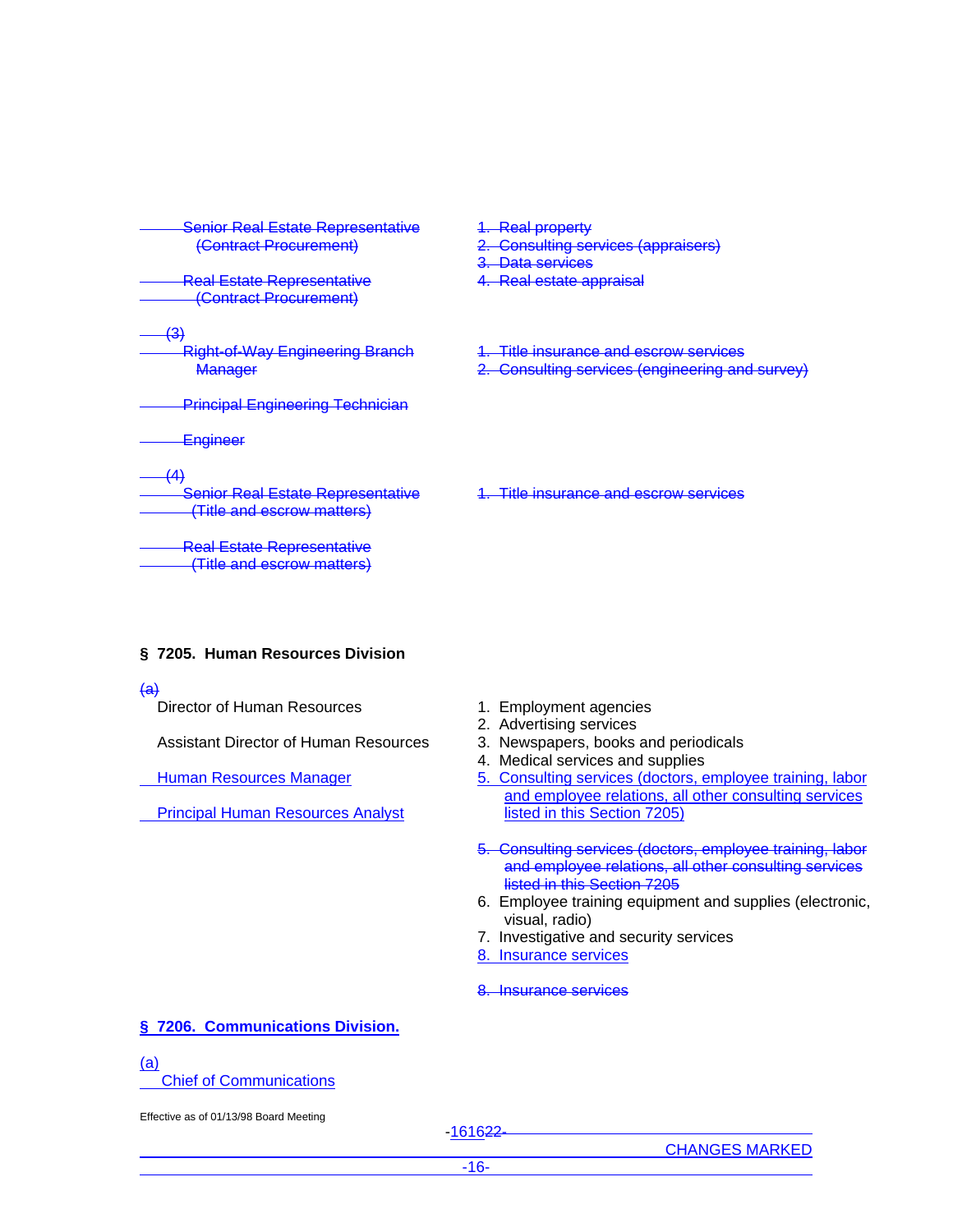<del>(b)</del><br>— Manager of Personnel Services  $(1)$  Principal Personnel Analyst - Compensation and Benefits

#### $-$  (2)

 Principal Programmer Analyst - Human Resources Systems

All consulting services listed in this Section 7205(b)

- 1. Consulting services (employment classification and compensation, job audits, benefits, insurance services, employee assistance, wellness)
- 1. Consulting services (information systems)

# $\leftrightarrow$

 Outreach, Recruitment and Employee Development Branch Manager

 $(1)$ 

 Organization Development 1. Consulting services (employee training, organization development) 2. Training materials

 $(2)$ ecruitment and Selection 1. Employment agencies

- 
- 2. Advertising services

Same as the General Manager (See Section 7201(a))

3 Consulting services (recruitment and selection)

#### **§ 7206. Public Affairs Division.**

<del>(a)</del><br>Director of Public Affairs

Senior Assistant Director of Public **Affairs Executive Legislative Representative** 

Principal Legislative Representative

Assistant Legislative Representative

Government Relations Manager

 Executive Assistant to General Manager (Community Affairs)

Effective as of 01/13/98 Board Meeting

-171722-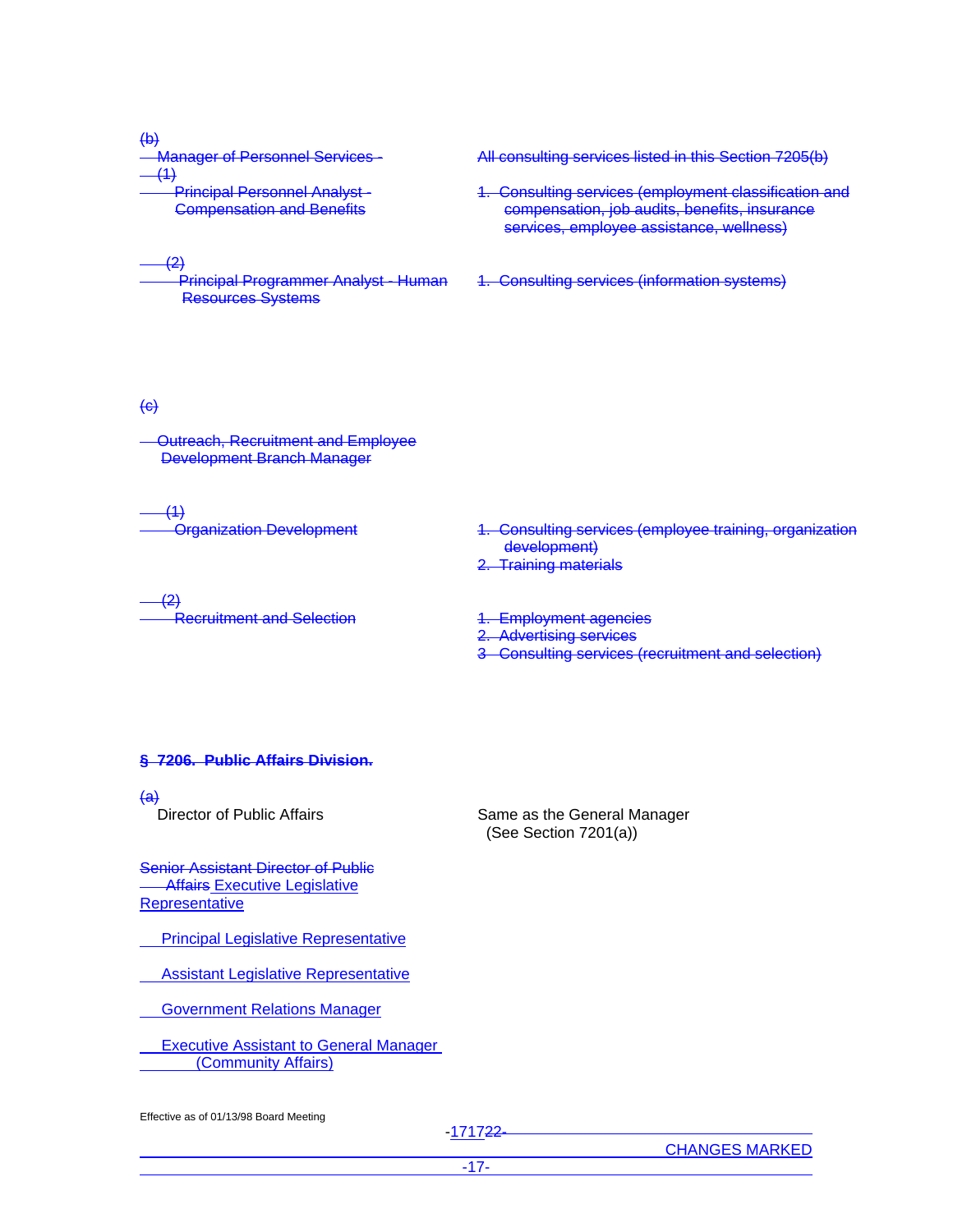#### (b)

 Principal Public Affairs Representative (Education Programs)

### (c)

 Principal Public Affairs Representative (Community Relations)

# (d)

 Principal Public Affairs Representative (Publications)

# (e)

 Principal Public Affairs Representative (Media)

### (f)

(g)

 Principal Resource Specialist (Community Affairs) Same as the General Manager

Principal Public Affairs Representative (See Section 7201(a)) Principal Public Affairs Representative (Conservation)

# 1. Newspapers, books, periodicals

- 2. Educational equipment, services and supplies
- 3. Consulting services (communications, design, art work, audio visual)
- 1. Newspapers, books and periodicals
- 2. Hotel and motel accommodations, restaurants, bus and airline charter
- 1. Newspapers, books and periodicals
- 2. Art supplies
- 3. Typographical services
- 4. Paper supplies
- 5. Four-color separations service
- 6. Consulting services (advertising, communications, design, art work, audio-visual, movie production)
- 1. Advertising services
- 2. Audio or visual aids
- 3. Newspapers, books and periodicals
- 4. Consulting services (advertising, communications, audio visual, movie productions)

- 1. Construction and maintenance equipment, services and supplies
- 2. Consultant services (energy, and power, environmental, water resources and water pricing and demand)
- 1. Hotel and motel accommodations, restaurants, bus and airline charter
- 2. General and specialty equipment rentals
- 3. Employment agencies
- 4. Consultants (public relations)
- 5. Newspapers, books and periodicals
- Government Relations Representative
- Government and Regional Affairs **Representative**

Principal Government Relations

Senior Government Relations

**Representative** 

**Representative** 

- Principal Government Relations **Representative**
- **Senior Government Relations**
- 1. Hotel and motel accommodations, restaurants, bus and airline charter
- General and specialty equipment rentals
- 3. Employment agencies

Effective as of 01/13/98 Board Meeting

-181822-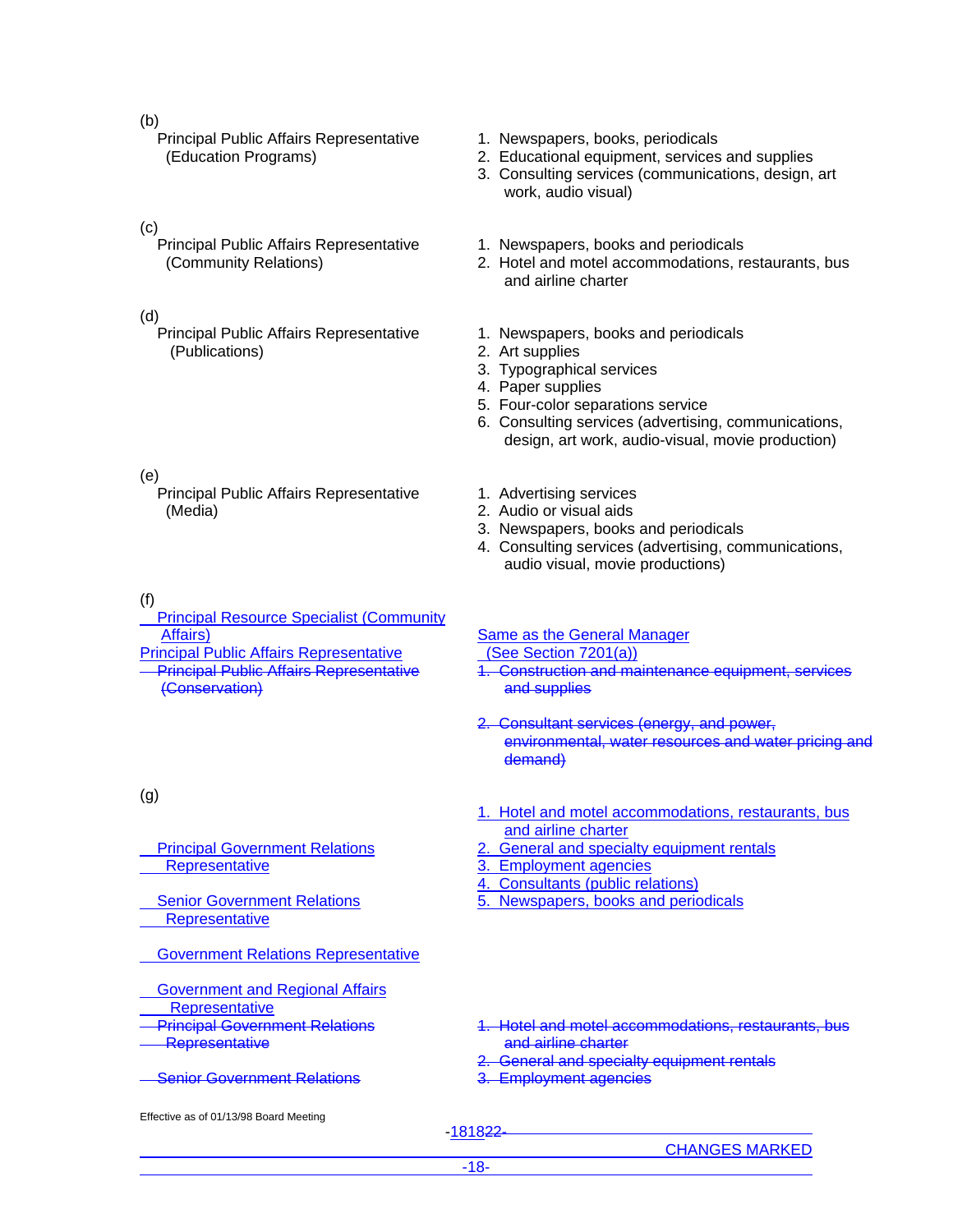**Representative** 

Government Relations Representative

# **§ 7207. Planning and Resources Division.**

#### (a)

Chief of Planning and Resources

Assistant Chief of Planning and Resources

 --Integrated Resources and Financial Planning

- --State Water Project Resources
- --Colorado River Resources and Power
- --Resources Management and System Planning

#### (b)

Colorado River Resources Branch

Principal Engineer

Senior Engineer

### (c)

Power Resources Branch

Principal Engineer

Senior Engineer

#### (d)

State Water Project Branch 1. Real property

4. Consultants (public relations)

5. Newspapers, books and periodicals

- 1. Public utilities
- 2. Engineering services
- 3. Real property
- 4. Farming
- 5. Private water companies
- 6. Real estate development
- 7. Construction and maintenance equipment, services and supplies
- 8. Consulting services (energy and power, economists, engineering, environmental, financial, planning, desalting, water pricing and demand, water resources)

- 1. Public utilities
- 2. Engineering services
- 3. Farming
- 4. Construction and maintenance equipment, services and supplies
- 5. Consulting services (energy and power)
- 1. Real property
- 2. Consulting services (engineering, planning, environmental, financial)
- 3. Public utilities
- 4. Engineering services
- 5. Construction and maintenance equipment, services and supplies
- 
- 2. Public utilities
- Principal Engineer 3. Construction and maintenance equipment, services and supplies
- Senior Engineer 4. Engineering services
	- 5. Real estate development firms
	- 6. Farming

Effective as of 01/13/98 Board Meeting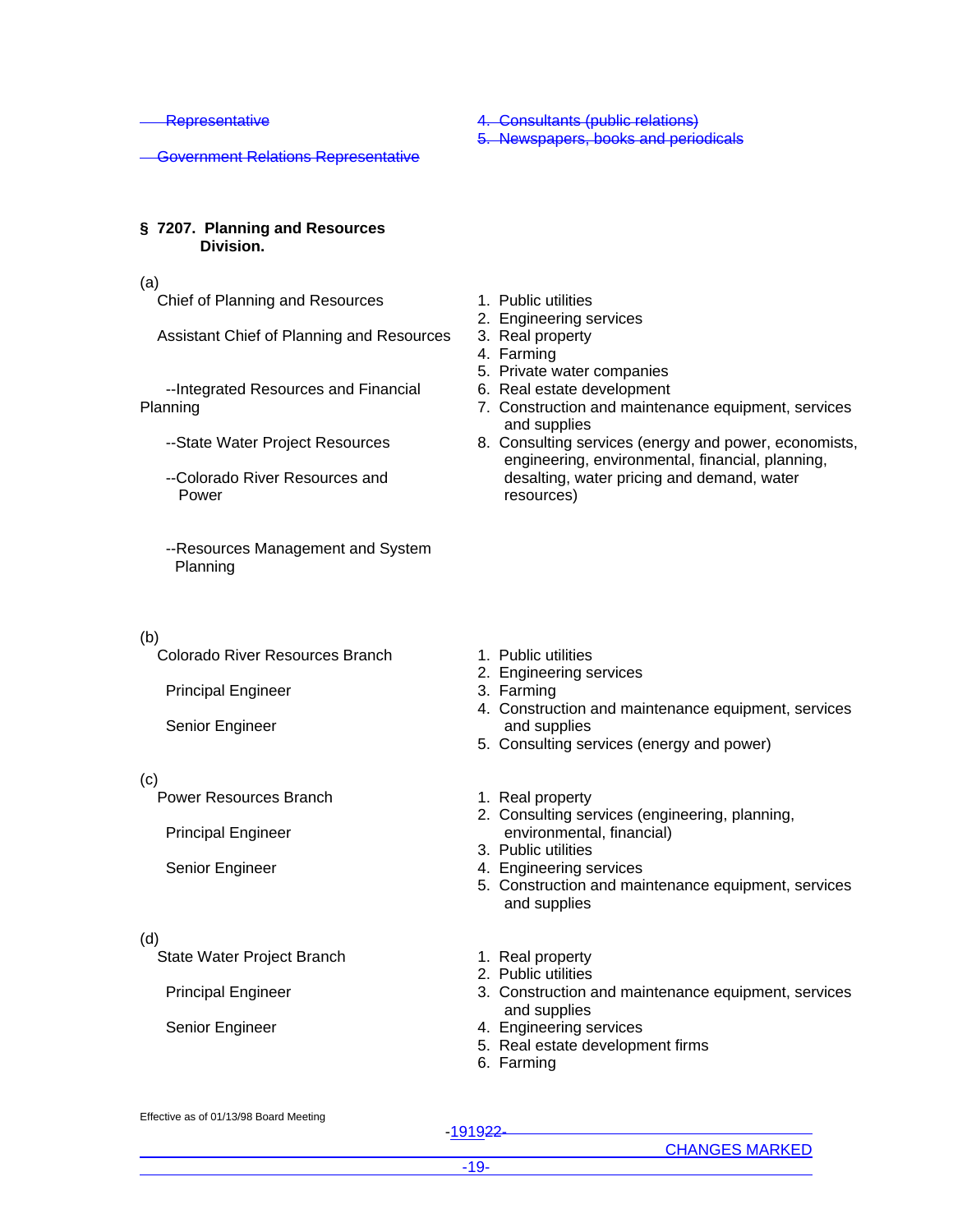- 7. Consulting services (engineering, environmental, financial, energy and power, water resources, water pricing and demand)
- Bay-Delta Branch 1. Consulting services (engineering and environmental)
	- 1. Consulting services (engineering and environmental)

(e)

Principal Engineer

Senior Engineer

(f)

 Bay-Delta Geographic Information System Modeling Development Branch

Principal Engineer

Senior Engineer

# (g)

 Reclaimed Water and Resources Management Branch

Senior Engineer 6. Farming

# (h)

 Facilities Planning and Water Transfers and Groundwater Branch

Principal Engineer

- 1. Real property
- 2. Public utilities
- 3. Construction and maintenance equipment, services and supplies
- Principal Engineer **4. Engineering services** 
	- 5. Real estate development firms
	-
	- 7. Consulting services (engineering, environmental, energy and power, water resources, water reclamation, water pricing and demand)
	- 1. Real property
	- 2. Farming
	- 3. Consulting services (engineering, planning, environmental, financial)
	- 4. Public utilities
- Senior Engineer 5. Private water companies
	- 6. Engineering services
	- 7. Construction and maintenance equipment, services and supplies

(i)

Local Resources Program Branch

Principal Engineer

- 1. Real property
- 2. Farming
- 3. Consulting services (engineering, planning,

Effective as of 01/13/98 Board Meeting

-202022-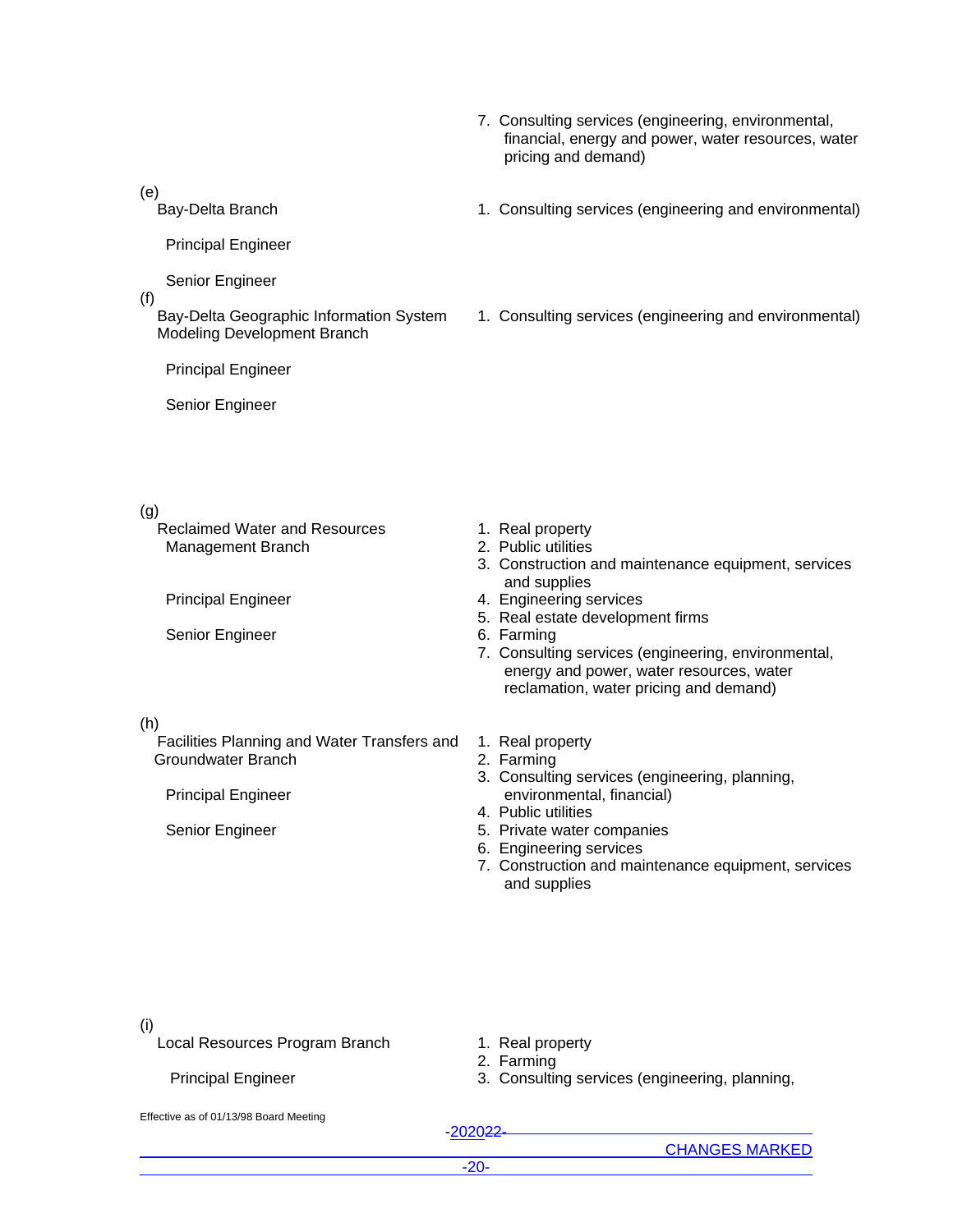| Senior Engineer                                                                          | environmental, financial)<br>4. Public utilities<br>5. Private water companies<br>6. Engineering services                                                                                                                                   |
|------------------------------------------------------------------------------------------|---------------------------------------------------------------------------------------------------------------------------------------------------------------------------------------------------------------------------------------------|
| (j)<br><b>Integrated Resources Planning Branch</b>                                       | 1. Real property<br>2. Public utilities                                                                                                                                                                                                     |
| <b>Principal Engineer</b><br>Senior Engineer                                             | 3. Engineering services<br>4. Real estate development firms<br>5. Farming<br>6. Consulting services (engineering, environmental,<br>financial, energy and power, water resources, water<br>pricing and demand)                              |
| (k)<br><b>Environmental Planning Branch</b><br><b>Principal Environmental Specialist</b> | 1. Real property<br>2. Public utilities<br>3. Engineering services<br>4. Real estate development firms<br>5. Consulting services (engineering, environmental,<br>financial, energy and power, water resources, water<br>pricing and demand) |
| (1)<br><b>Financial Planning Branch</b><br><b>Principal Engineer</b><br>Senior Engineer  | 1. Real property<br>2. Public utilities<br>3. Consulting services (engineering, environmental,<br>financial, energy and power, water resources, water<br>pricing and demand)                                                                |
| (m)<br>Legislative and Policy Development<br><b>Principal Resource Specialist</b>        | 1. Real property<br>2. Public utilities<br>3. Real estate development firms<br>4. Farming<br>5. Consulting services (engineering, environmental,<br>financial, energy and power, water resources, water<br>pricing and demand)              |
| (n)<br><b>Conservation Branch</b><br><b>Principal Resource Specialist</b>                | 1. Construction and maintenance equipment, services<br>and supplies<br>2. Consultant services (energy, and power,<br>environmental, water resources and water pricing and<br>demand)                                                        |
| § 7208 Water Quality Division.                                                           |                                                                                                                                                                                                                                             |
| (a)<br>Director of Water Quality                                                         | 1. Chemicals                                                                                                                                                                                                                                |
| Effective as of 01/13/98 Board Meeting                                                   | $-212122$                                                                                                                                                                                                                                   |

-21-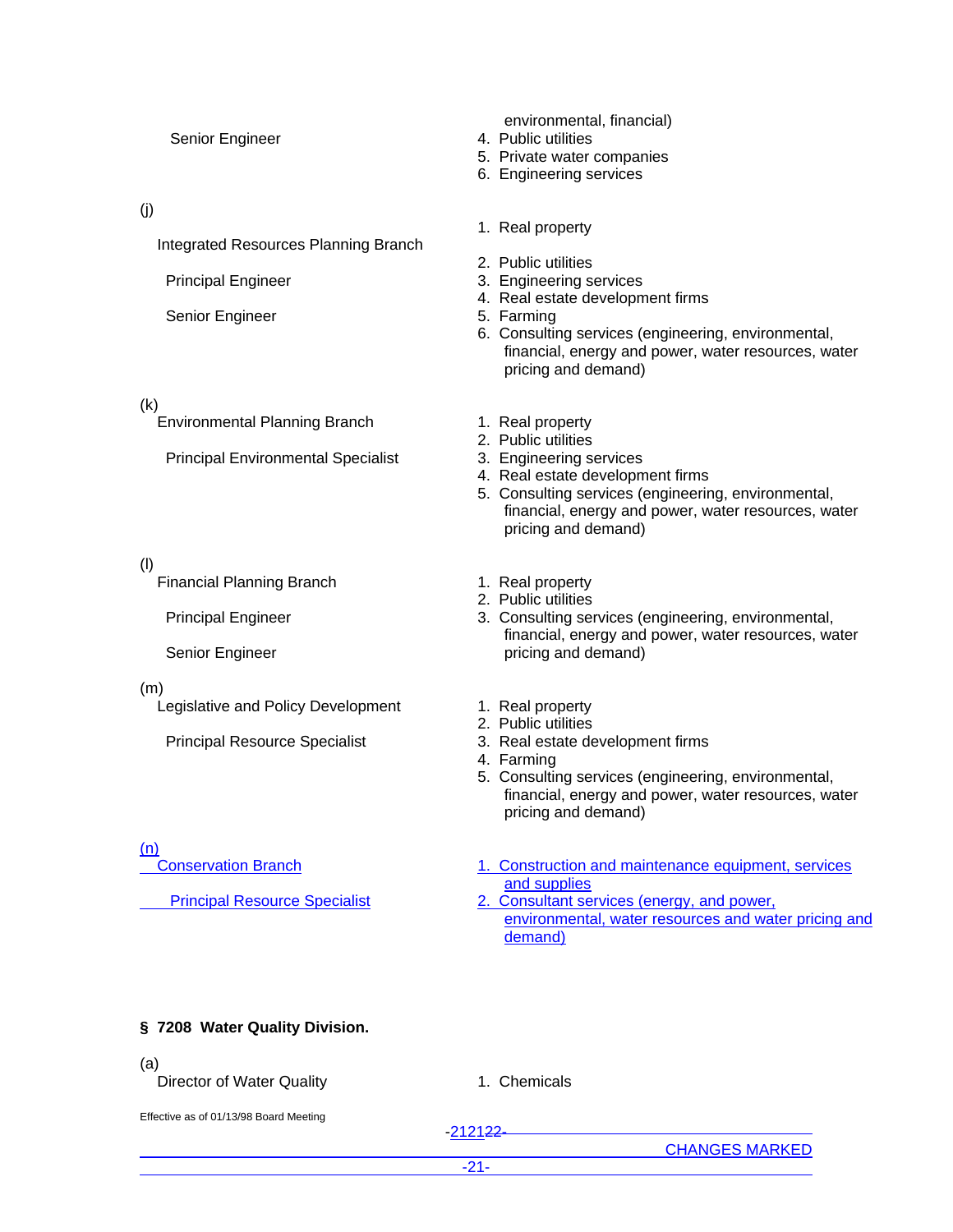Associate Director of Water Quality

(b)

Manager, Chemistry Branch 1. Chemicals

(c)

Senior Engineer

- 2. Pipes, valves, fittings, pumps, meters, equipment and supplies
- 3. Safety equipment and supplies
- Manager, Water Purification Branch 4. Water quality testing, equipment, supplies and services
	- 5. Consultants (water quality)
	-
	- 2. Safety equipment and supplies
- Manager, Microbiology Branch 3. Water quality testing, equipment, supplies and services
	- 4. Consultants (water quality)
- Principal Engineer 1. Consultants (water quality, water quality regulations)

# **§ 7209. Environmental Compliance Division.**

(a) Director of Environmental **Division** Division Compliance

(b)

 Principal Environmental Specialist/ Manager, Workplace Health and Safety 1. Safety, health and medical services and supplies

- 1. Consulting services (environmental assessment, permitting, legislative, medical, health and safety)
- 2. Hazardous waste disposal/treatment services
- 3. Safety and security equipment and suppliers
- 4. Related training, services and supplies
- Director, Environmental Division 1. Consulting services (environmental assessment, legislative, medical, health and safety)
	- 2. Hazardous waste disposal/treatment services
	- 3. Safety and security equipment and suppliers
	- 4. Related training, services and supplies

(c)

Principal Environmental Specialist/

2. Consulting services (health and safety, medical,

3. Hazardous waste disposal/treatment services 34. Related training, services and supplies

Manager, Regulatory Affairs 1. Consulting services (environmental assessment, permitting, legislative, health and safety)

Effective as of 01/13/98 Board Meeting

training)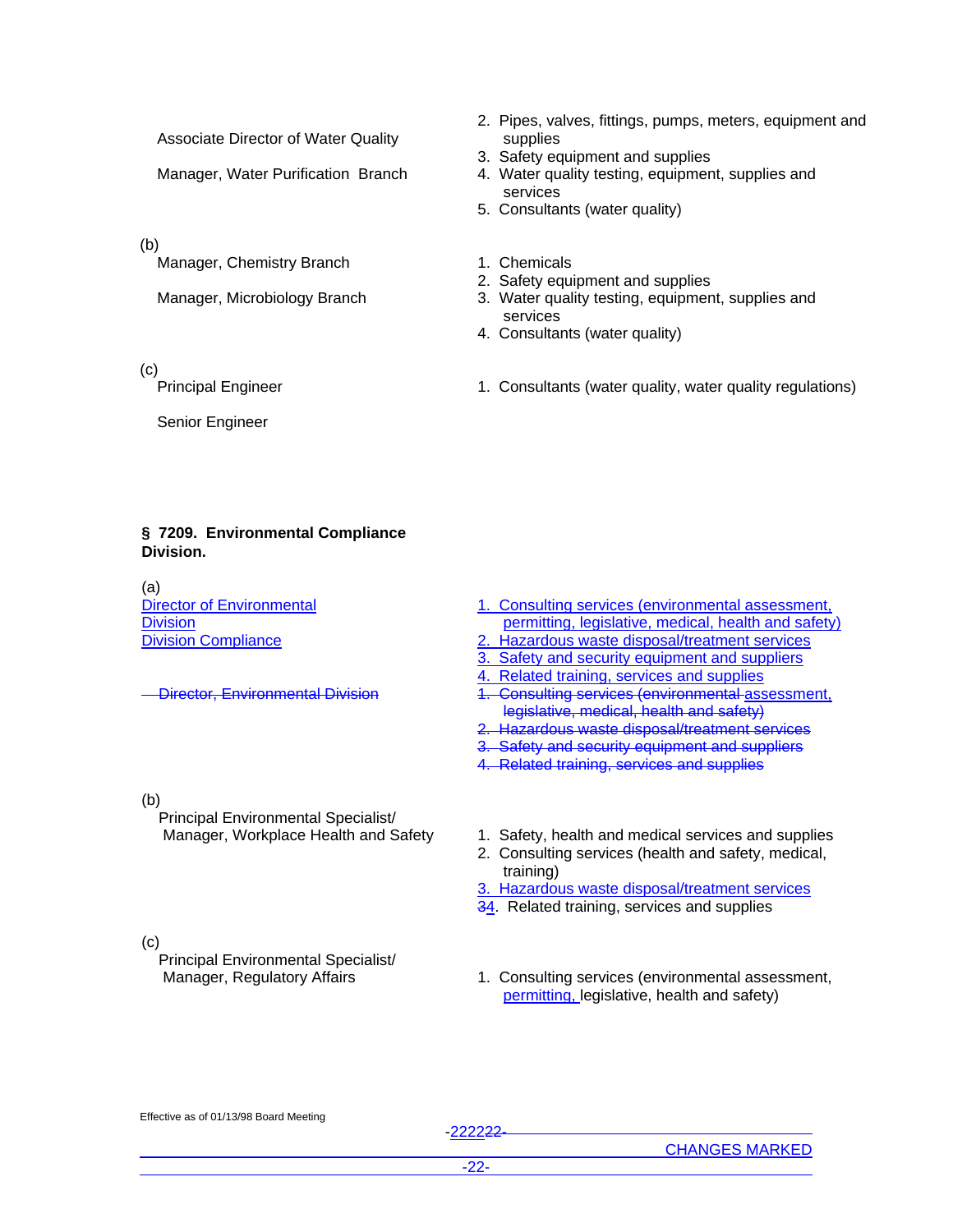# **§ 7210. Information Technology Service Company**

Director of Information Technology

Information Systems Manager

Information Services Manager

 --Telecommunications Branch --Planning Branch --Business Applications Services Branch --IT Operations Branch --Customer Support Branch  $\overline{(d)}$ Principal Environmental Specialist/

- 1. Computer equipment, services and supplies
- 2. Communication equipment, software, services and supplies
- 3. Consulting services (computers, data processing, engineering and legal)
- Manager, Environmental Branch 1. Consulting services (environmental, hazardous waste disposal)
	- **Hazardous waste disposal/treatment services**

# **§ 721 01. Office of the General Manager.**

(a)

.<br>Executive Legislative Representative

**Principal Legislative Representative** 

Assistant Legislative Representative

### $\left(\mathbf{\Theta}\right)$

Executive Assistants

Board Executive Officer

( cb)

Office of Diversity

 Minority Business Enterprise/Women's Business Enterprise Outreach Program **Administrator** 

Equal Employment Opportunity Officer

# $(c)$

Office of Business Development

 Director of Business Development Principal Resource Specialist

# **§ 721**

Effective as of 01/13/98 Board Meeting

Same as the General Manager (See Section 7201(a))

Same as the General Manager (See Section 7201(a))

**Executive Assistants Executive Assistants Same as the General Manager** (See Section 7201(a))

> Same as the General Manager (See Section 7201(a))

> Same as the General Manager (See Section 7201(a))

-232322-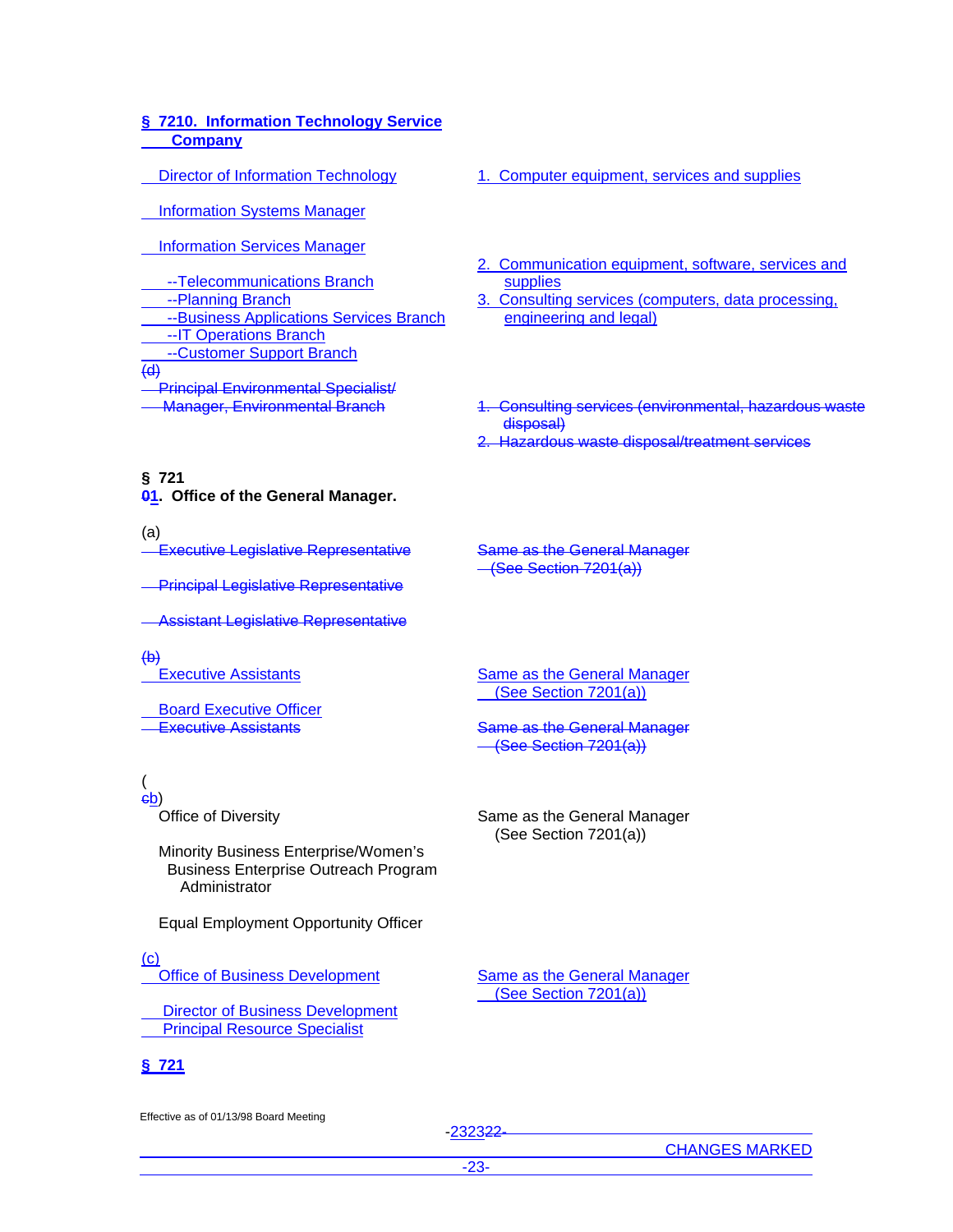# **§ 721112. Legal Department.**

Senior Deputy General Counsel Same as the General Manager

Deputy General Counsel

(See Section 7201(a))

Effective as of 01/13/98 Board Meeting